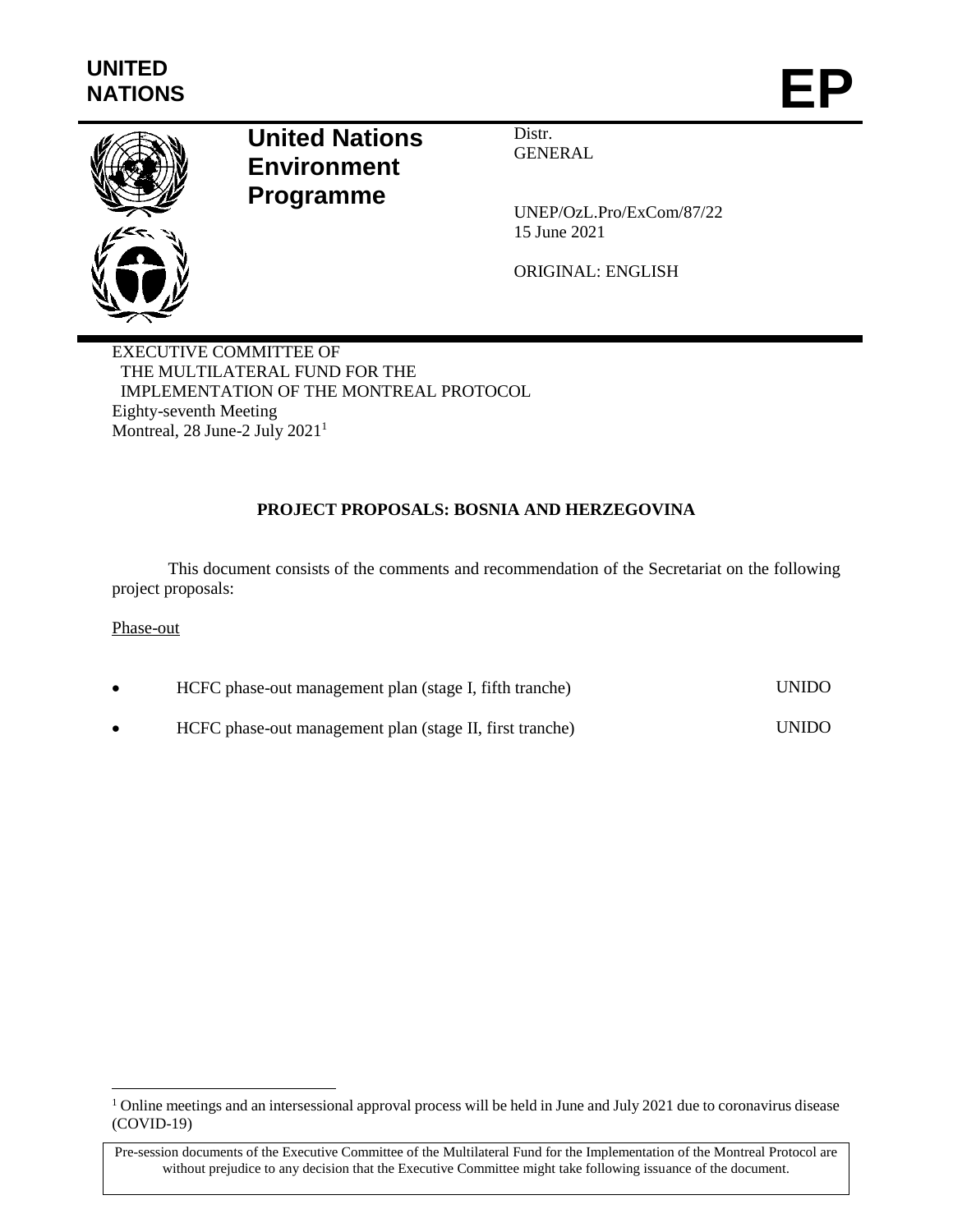# **PROJECT EVALUATION SHEET – MULTI-YEAR PROJECTS**

# **Bosnia and Herzegovina**

| (I) PROJECT TITLE                                          |  |                       |                            |                  | <b>AGENCY</b>       |                                                      |               |                   | <b>MEETING APPROVED</b>                            | <b>CONTROL MEASURE</b> |            |                             |                   |  |
|------------------------------------------------------------|--|-----------------------|----------------------------|------------------|---------------------|------------------------------------------------------|---------------|-------------------|----------------------------------------------------|------------------------|------------|-----------------------------|-------------------|--|
| HCFC phase out plan (stage I)                              |  |                       |                            |                  | <b>UNIDO</b> (lead) |                                                      |               | 66 <sup>th</sup>  |                                                    |                        |            | 35% by 2020                 |                   |  |
| (II) LATEST ARTICLE 7 DATA (Annex C Group I)<br>Year: 2019 |  |                       |                            |                  |                     |                                                      |               | 1.54 (ODP tonnes) |                                                    |                        |            |                             |                   |  |
| (III) LATEST COUNTRY PROGRAMME SECTORAL DATA (ODP tonnes)  |  |                       |                            |                  |                     |                                                      |               |                   |                                                    |                        |            |                             | <b>Year: 2020</b> |  |
| Chemical                                                   |  |                       | Aerosol                    | Foam             | Fire<br>fighting    |                                                      | Refrigeration |                   | Solvent                                            | Process<br>agent       | Lab<br>use | Total sector<br>consumption |                   |  |
|                                                            |  |                       |                            |                  |                     | Manufacturing                                        |               | Servicing         |                                                    |                        |            |                             |                   |  |
| HCFC-22                                                    |  |                       |                            |                  |                     |                                                      |               | 1.32              |                                                    |                        |            |                             | 1.32              |  |
| HCFC-142b                                                  |  |                       |                            |                  |                     |                                                      |               | 0.04              |                                                    |                        |            |                             | 0.04              |  |
|                                                            |  |                       |                            |                  |                     |                                                      |               |                   |                                                    |                        |            |                             |                   |  |
| (IV) CONSUMPTION DATA (ODP tonnes)                         |  |                       |                            |                  |                     |                                                      |               |                   |                                                    |                        |            |                             |                   |  |
|                                                            |  | 2009 - 2010 baseline: |                            | 4.70             |                     |                                                      |               |                   | Starting point for sustained aggregate reductions: |                        |            |                             | 8.17              |  |
|                                                            |  | Already approved:     |                            | 6.58             |                     | <b>CONSUMPTION ELIGIBLE FOR FUNDING (ODP tonnes)</b> |               | Remaining:        |                                                    |                        |            |                             | 1.59              |  |
|                                                            |  |                       |                            |                  |                     |                                                      |               |                   |                                                    |                        |            |                             |                   |  |
| (V) BUSINESS PLAN                                          |  |                       |                            |                  |                     |                                                      |               |                   |                                                    | 2021                   |            | <b>Total</b>                |                   |  |
| <b>UNIDO</b>                                               |  |                       | ODS phase-out (ODP tonnes) |                  |                     |                                                      |               | 0.21              |                                                    |                        | 0.21       |                             |                   |  |
|                                                            |  |                       | Funding (US \$)            |                  |                     |                                                      |               |                   |                                                    |                        | 32,100     |                             | 32,100            |  |
|                                                            |  |                       |                            |                  |                     |                                                      |               |                   |                                                    |                        |            |                             |                   |  |
| (VI) PROJECT DATA                                          |  |                       | 2012                       | 2013             | 2014                | 2015                                                 | 2016          | 2017              | 2018                                               | 2019                   | $2020**$   | 2021                        | <b>Total</b>      |  |
| <b>Montreal Protocol</b><br>consumption limits             |  |                       | n/a                        | 4.7              |                     | 4.23<br>4.7                                          | 4.23          | 4.23              | 4.23                                               | 4.23                   | 3.06       | 3.06                        | n/a               |  |
| Maximum allowable<br>consumption (ODP tonnes)              |  |                       | n/a                        | 4.7              |                     | 4.7<br>4.23                                          | 4.23          | 4.23              | 4.23                                               | 4.23                   | 3.06       | 3.06                        | n/a               |  |
| <b>UNIDO</b><br>Agreed<br>funding                          |  | Project<br>costs      | 631,282                    | $\boldsymbol{0}$ | 143,310             | $\mathbf{0}$                                         | 117,692       |                   | 31,000<br>$\mathbf{0}$                             | $\overline{0}$         | 30,000     | $\theta$                    | 953,284           |  |
| (US \$)                                                    |  | Support<br>costs      | 47,346                     | $\mathbf{0}$     | 10,032              | $\mathbf{0}$                                         | 8,238         |                   | $\mathbf{0}$<br>2,170                              | $\mathbf{0}$           | 2,100      | $\Omega$                    | 69,886            |  |
| Funds approved<br>by ExCom (US \$)                         |  | Project<br>costs      | 631,282                    | $\boldsymbol{0}$ | 128,979*            | $\mathbf{0}$                                         | 117,692       |                   | $\overline{0}$<br>31,000                           | $\mathbf{0}$           | $\Omega$   | $\overline{0}$              | 908,953*          |  |
|                                                            |  | Support<br>costs      | 47,346                     | $\overline{0}$   | 9,029*              | $\overline{0}$                                       | 8,238         |                   | $\overline{0}$<br>2,170                            | $\mathbf{0}$           | $\Omega$   | $\overline{0}$              | 66,783*           |  |
| <b>Total funds</b><br>requested for                        |  | Project<br>costs      |                            |                  |                     |                                                      |               |                   |                                                    |                        |            | 30,000**                    | 30,000            |  |
| approval at this<br>meeting (US \$)                        |  | Support<br>costs      |                            |                  |                     |                                                      |               |                   |                                                    |                        |            | 2,100                       | 2,100             |  |

\* Includes a 10 per cent penalty on the agreed funding of US \$143,310, plus agency support costs of US \$10,032 (decision 72/31).

\*\* The fifth tranche was expected to be submitted in 2020.

Secretariat's recommendation: For blanket approval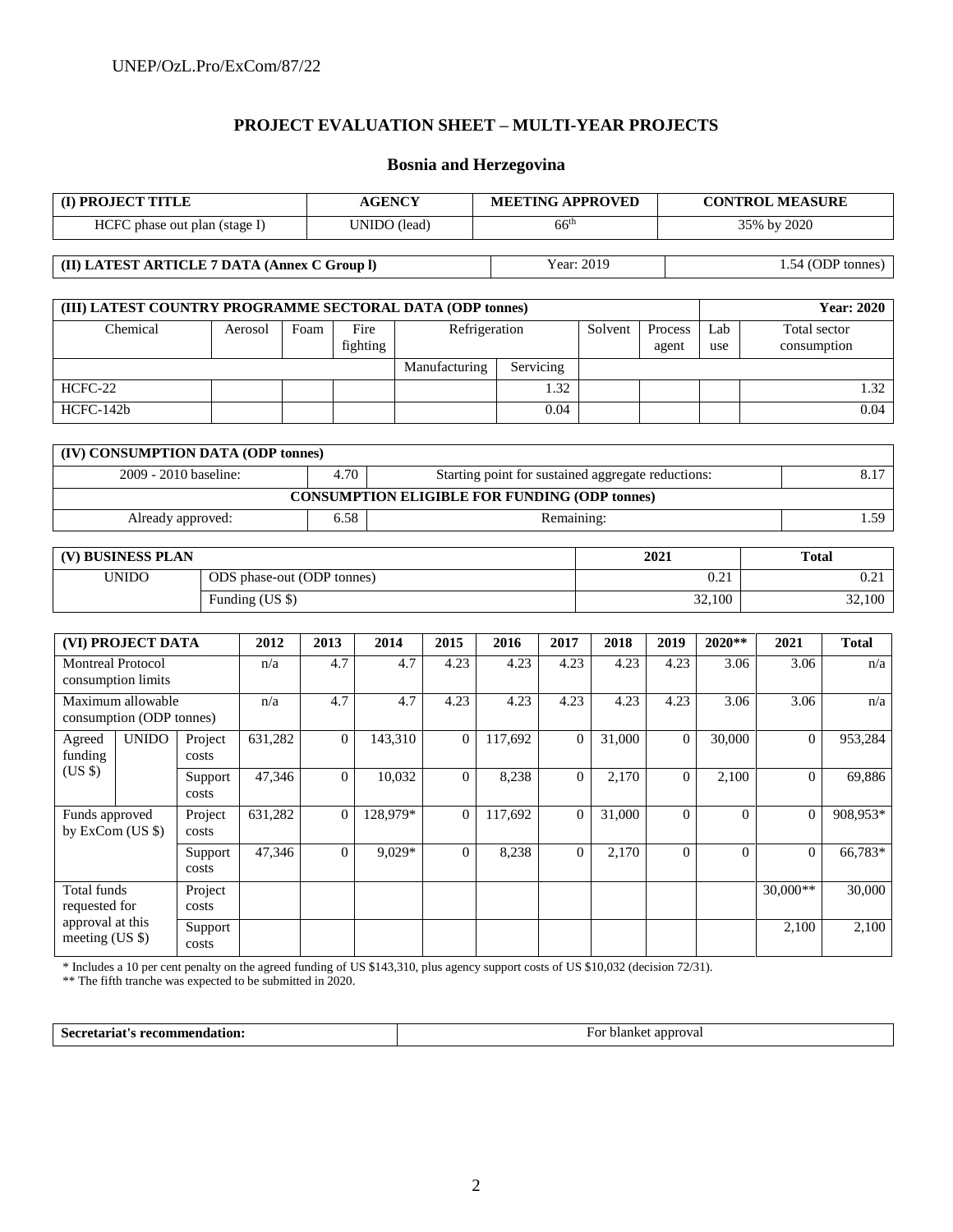# **PROJECT DESCRIPTION**

1. On behalf of the Government of Bosnia and Herzegovina, UNIDO as the designated implementing agency, has submitted a request for funding for the fifth and final tranche of stage I of the HCFC phase-out management plan (HPMP), at the amount of US \$30,000 plus agency support costs of US \$2,100.<sup>2</sup> The submission includes a progress report on the implementation of the fourth tranche and the tranche implementation plan for 2021 to 2022.

### Report on HCFC consumption

2. The Government of Bosnia and Herzegovina reported under the country programme (CP) implementation report a consumption of 1.36 ODP tonnes of HCFC in 2020, which is 71 per cent below the HCFC baseline for compliance. The Article 7 data for 2020 has not been reported yet. The 2016-2020 HCFC consumption is shown in Table 1.

| 2016     | ິ<br>2017 | 2018     | 2019     | 2020*    | <b>Baseline</b> |
|----------|-----------|----------|----------|----------|-----------------|
|          |           |          |          |          |                 |
| 41.53    | 41.80     | 35.38    | 27.47    | 23.98    | 57.15           |
| $^{(1)}$ | $\theta$  | 0        | $\Omega$ | $\Omega$ | 13.5            |
| 0.94     | 1.14      | 0.77     | 0.40     | 0.55     |                 |
| 42.47    | 42.94     | 36.15    | 27.87    | 24.53    | 70.65           |
| $\Omega$ | $\Omega$  | 0        | $\Omega$ | $\Omega$ | $31.55**$       |
|          |           |          |          |          |                 |
|          |           |          |          |          |                 |
| 2.28     | 2.30      | 1.95     | 1.51     | 1.32     | 3.2             |
| $\Omega$ | $\Omega$  | 0        | $\Omega$ | $\Omega$ | 1.5             |
| 0.06     | 0.07      | 0.05     | 0.03     | 0.04     |                 |
| 2.34     | 2.37      | 2.00     | 1.54     | 1.36     | 4.7             |
| $\Omega$ | $\Omega$  | $\Omega$ | $\Omega$ | $\Omega$ | $3.47**$        |
|          |           |          |          |          |                 |
|          |           |          |          |          |                 |

**Table 1. HCFC consumption in Bosnia and Herzegovina (2016-2020 Article 7 data)**

\* CP data.

l

\*\* Starting point established in the Agreement with the Executive Committee.

3. HCFC consumption continues to decrease with the implementation of activities in the HPMP, including the conversion of one enterprise and the closure of a second enterprise in the commercial refrigeration manufacturing sector in 2018. HCFC-22 is only used for servicing equipment, as is HCFC-142b, which is consumed as a component of R-406A,<sup>3</sup> a drop-in for CFC-12-based equipment; that consumption is expected to be phased out with improved servicing practices and retirement of CFC-based equipment.<sup>4</sup> The import of HCFC-141b pure and contained in pre-blended polyols was banned as of 1 January 2015 and 1 January 2016, respectively, following the implementation of the foam investment projects.

### *CP implementation report*

4. The Government of Bosnia and Herzegovina reported HCFC sector consumption data under the 2019 CP implementation report that is consistent with the data reported under Article 7 of the Montreal Protocol.

<sup>&</sup>lt;sup>2</sup> As per the letter of 29 July 2021 from the Ministry of Foreign Trade and Economic Relations of Bosnia and Herzegovina to UNIDO.

<sup>&</sup>lt;sup>3</sup> R-406A consists of 41 per cent HCFC-142b, 55 per cent HCFC-22, and 4 per cent R-600a.

<sup>&</sup>lt;sup>4</sup> A limited number of older household freezers, cooling chambers in supermarkets, and refrigerated display cabinets.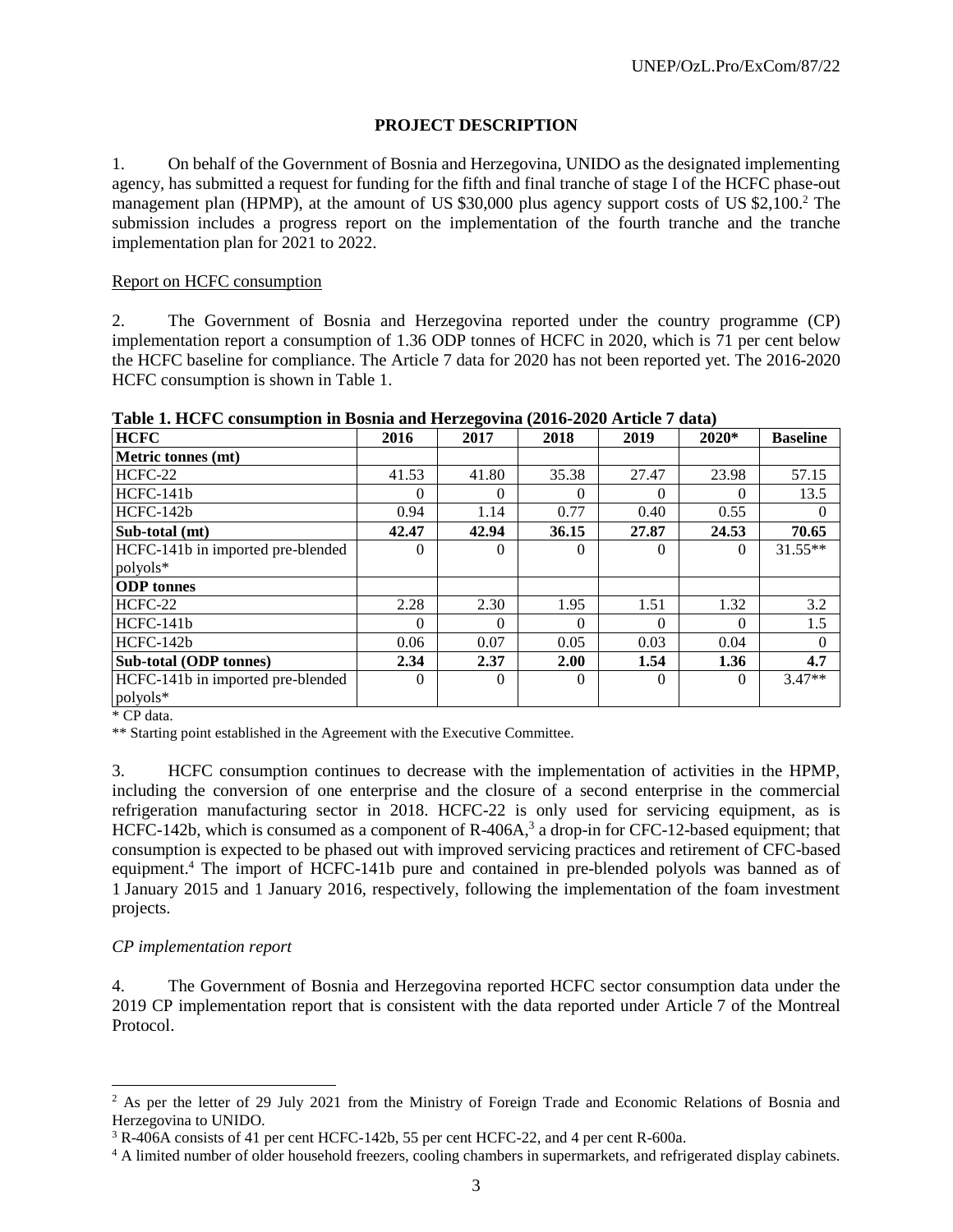### UNEP/OzL.Pro/ExCom/87/22

### Progress report on the implementation of the fourth tranche of the HPMP

# *Legal framework*

5. Bosnia and Herzegovina has an effectively enforced legal framework to support a licensing and quota system for the control of HCFC imports and exports, and a recent decision allows the import of up to 24 mt of HCFC-22 annually until 1 January 2026. In addition to the bans on the import of HCFC-141b pure and contained in pre-blended polyols, imports of HCFC-based equipment were banned in September 2015, and imports of HFC and HFC-based blends require a licence, with the country's custom codes for HFCs and blends thereof harmonized with those of the European Union. The country is finalizing the procedure to ratify the Kigali Amendment, with the presidency adopting the decision for accession on 13 May 2020; the submission of the instrument of accession was delayed by elections and the COVID-19 pandemic, and is expected by July 2021.

# *Manufacturing sector*

6. At the  $82<sup>nd</sup>$  meeting, UNIDO had reported that all conversions in the manufacturing sector had been completed except for the conversion at SOKO, a foam manufacturing enterprise with a consumption of 4.0 mt of HCFC-141b. Subsequent to the 82nd meeting, the enterprise decided to close; the funding associated with the enterprise (US \$32,206) will be returned to the Multilateral Fund. With that closure, HCFC consumption in the manufacturing sector was phased out in the country.

# *Refrigeration servicing sector*

7. Two training workshops were held for 58 customs officers on the Montreal Protocol, including the Kigali Amendment; custom codes for controlled substances and alternatives, and equipment and products containing controlled substances; the use of refrigerant identifiers; and illegal imports and exports of ODS, HFCs, and blends. Recovery and recycling equipment, basic tools, and instruments for servicing refrigeration and air-conditioning (RAC) appliances were procured for two training centres in Sarajevo and Banja Luka, with delivery delayed due to the COVID-19 pandemic and expected to be completed by July 2021; once the equipment is delivered, a training workshop for approximately 20 technicians on good refrigeration servicing practices will be held at each training institute. One of the administrative entities in the country, the Federation of Bosnia and Herzegovina, has drafted a new law which will strengthen the certification system for refrigeration service technicians by making certification mandatory. In October 2020, the national ozone unit (NOU) finalized the national code of good practice in the RAC sector.

### *Project implementation and monitoring*

8. Monitoring and coordination of the activities of the HPMP were undertaken by the NOU, with the support of temporary technical consultants.

### Level of fund disbursement

9. As of March 2021, of the US \$908,953 approved so far, US \$888,409 has been disbursed as shown in Table 2. The balance of US \$20,544 will be disbursed between 2021 and 2023.

| Table 2. Financial report of stage I of the FIF Mr Tor Dosina and Herzegovina (US 3) |                       |                        |                           |  |  |  |  |  |
|--------------------------------------------------------------------------------------|-----------------------|------------------------|---------------------------|--|--|--|--|--|
| <b>Funding tranche</b>                                                               | <b>Funds approved</b> | <b>Funds disbursed</b> | Disbursement rate $(\% )$ |  |  |  |  |  |
| First                                                                                | 631.282               | 631.282                | 100                       |  |  |  |  |  |
| Second                                                                               | 128.979*              | 128,979                | 100                       |  |  |  |  |  |
| Third                                                                                | 117,692               | 117.692                | 100                       |  |  |  |  |  |
| Fourth                                                                               | 31,000                | 10.456                 | 34                        |  |  |  |  |  |
| <b>Total</b>                                                                         | 908.953               | 888.409                | 98                        |  |  |  |  |  |

# **Table 2. Financial report of stage I of the HPMP for Bosnia and Herzegovina (US \$)**

\* After accounting for a 10 per cent penalty on the agreed funding of US \$143,310 (decision 72/31(d)).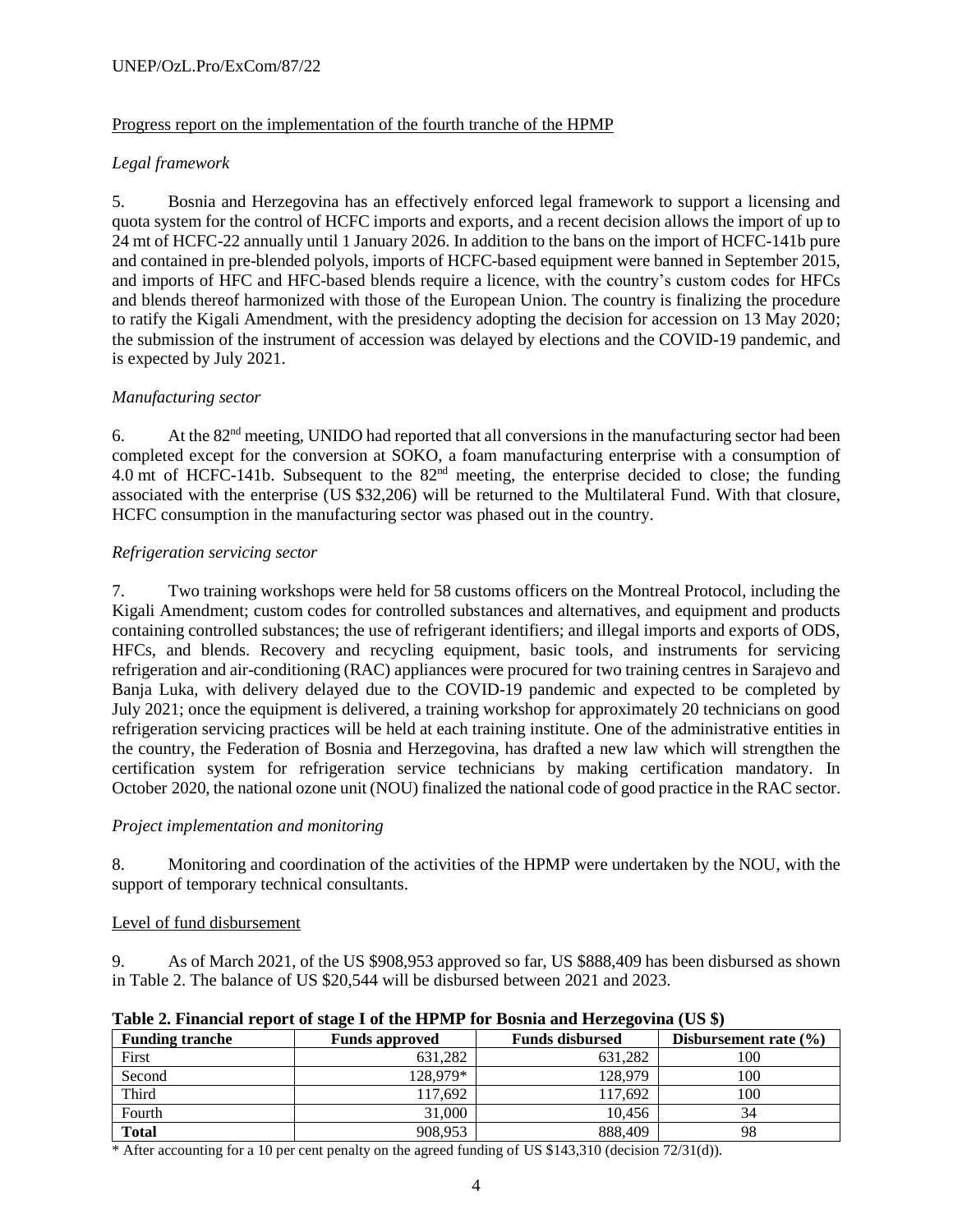### Implementation plan for the fifth and final tranche of the HPMP

- 10. The following activities will be implemented between June 2021 and December 2022:
	- (a) Four training workshops for 16 customs officers to control HCFC trade and two trainings of eight environmental inspectors on the Montreal Protocol and use of refrigerant identifiers (US \$24,000); and
	- (b) Public awareness activities and monitoring (US \$6,000).

# **SECRETARIAT'S COMMENTS AND RECOMMENDATION**

# **COMMENTS**

### Progress report on the implementation of the fourth tranche of the HPMP

# *Legal framework*

11. The Government of Bosnia and Herzegovina has already issued HCFC import quotas for 2021 at 1.18 ODP tonnes, which is lower than the Montreal Protocol control targets.

# *Manufacturing sector*

12. The enterprise SOKO decided to close; accordingly, and noting the limited funding being requested under the fifth tranche, it was agreed that the funding associated with the conversion of the enterprise (US \$32,206, plus agency support cost for UNIDO) would be deducted from stage II.

### *Refrigeration servicing sector*

13. The Secretariat noted that no technicians had been trained since the 82<sup>nd</sup> meeting. UNIDO clarified that while to date 166 technicians have been trained and certified under stage I, additional technicians have been trained outside the HPMP, including an unspecified number of technicians trained in Croatia and Slovenia by larger servicing companies prior to the establishment of the training centres; moreover, the RAC association, which was established in 2015, provides training on a commercial basis. Notwithstanding the high price of HCFC-22 relative to other refrigerants, demand for training, and servicing by certified technicians, is limited; stage II aims to reinforce that demand through strengthened enforcement of the code of good practice, the requirement for certification of technicians, and development of regulations to support the HCFC phase-out, as well as by further developing the infrastructure necessary for technician training.

### Completion of stage I

14. The Government of Bosnia and Herzegovina is requesting an extension on the date of completion of stage I to 31 December 2022 due to delays related to the COVID-19 pandemic. The Secretariat supports this extension and notes the continued efforts by the Government and UNIDO to continue to implement activities under the HPMP notwithstanding the challenges brought about by the COVID-19 pandemic.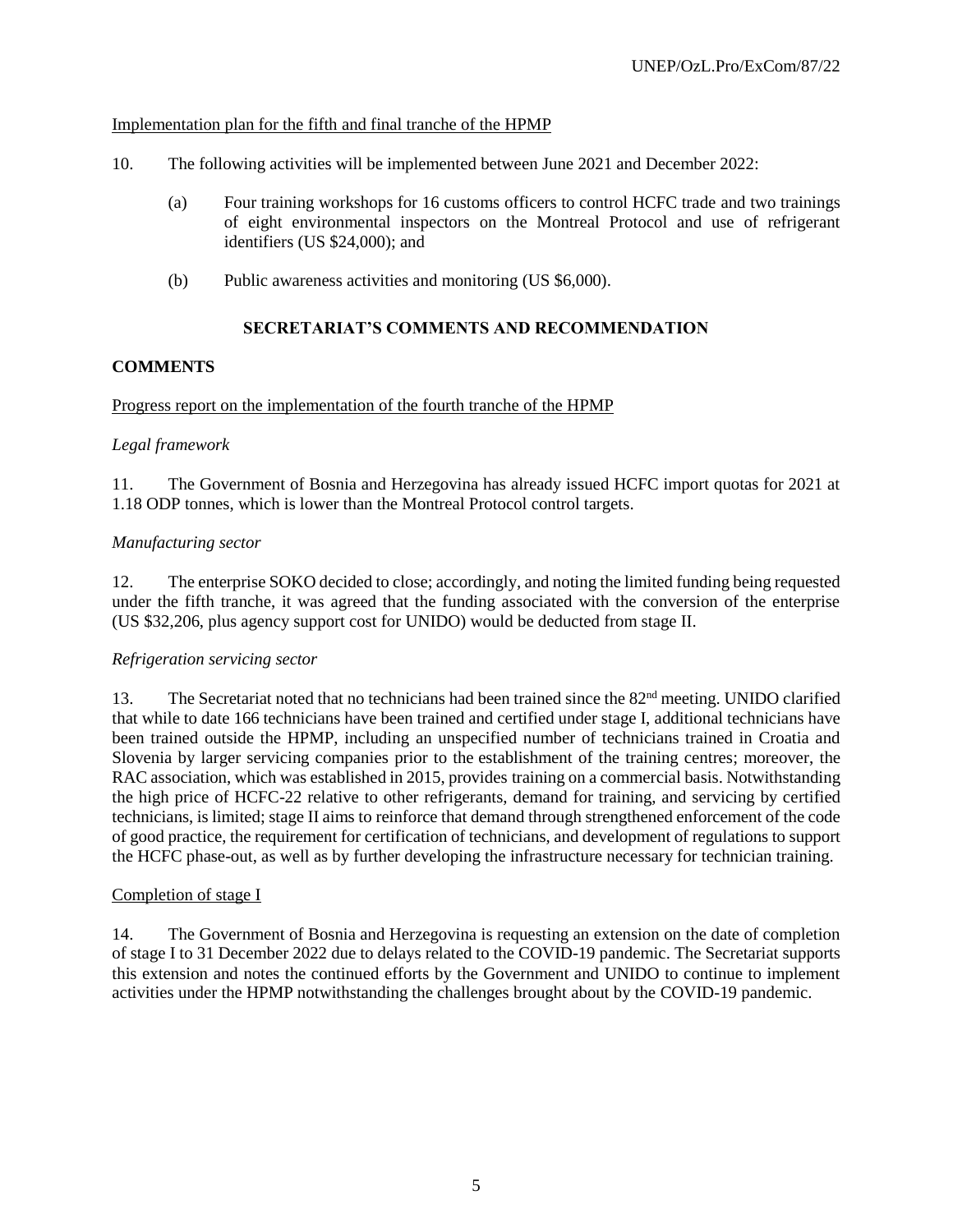# Gender policy implementation<sup>5</sup>

15. A gender-responsive approach will be applied to the implementation of the fifth tranche of stage I. The NOU will receive support from UNIDO in the form of gender-related training and other relevant materials. The collection of gender-disaggregated data, where possible, will be initiated and reported on.

# Sustainability of the HCFC phase-out

16. The sustainability of the HCFC phase-out is supported by the enforcement of the licensing and quota system and the inclusion of ODS-related matters within the customs training; the conversion of the manufacturing sector; and the bans on imports of HCFC-based equipment and HCFC-141b pure and contained in pre-blended polyols in effect since 1 January 2015 and 1 January 2016. A ban on the import of controlled substances that have already been phased out, and equipment containing those substances, ensures the sustainability of the phase-out of those substances. Activities to strengthen the servicing sector include updating of the code of good practice in the RAC sector, the provision of equipment to training centres, and training of trainers and technicians. The effective enforcement of the country's control on imports of controlled substances is evidenced in the Global Montreal Protocol Awards for Customs and Enforcement Officers received by the country in light of HCFC-based equipment that was found to have been imported following the 1 January 2015 ban.<sup>6</sup>

# Conclusion

17. The HPMP implementation is progressing, and the country is in compliance with the Montreal Protocol and its Agreement with the Executive Committee. The 2020 HCFC consumption of 1.36 ODP tonnes is 71 per cent below the country's baseline. A certification system for refrigeration service workshops is in place, training has been provided to customs officers and a few technicians, and further training is planned under the fourth and fifth tranches. Notwithstanding challenges around the world due to COVID-19, and the need to delay some activities, implementation continued to progress, with disbursement of the fourth tranche and of the total funds approved reaching 34 and 98 per cent, respectively. The extension of stage I of the HPMP will allow the implementation of activities that will complement those planned under stage II, which is being submitted to the present meeting.

# **RECOMMENDATION**

- 18. The Fund Secretariat recommends that the Executive Committee:
	- (a) Takes note of the progress report on the implementation of the fourth tranche of stage I of the HCFC phase-out management plan (HPMP) for Bosnia and Herzegovina; and
	- (b) Approves, on an exceptional basis, the extension of the completion date of stage I of the HPMP to 31 December 2022, given the delays in implementing phase-out activities due to the COVID-19 pandemic, and noting that no further extension of project implementation would be requested.

19. The Fund Secretariat further recommends blanket approval of the fifth and final tranche of stage I of the HPMP for Bosnia and Herzegovina, and the corresponding 2021 tranche implementation plan, at the funding level shown in the table below, on the understanding that US \$32,206, plus agency support costs

l <sup>5</sup> Decision 84/92(d) requested bilateral and implementing agencies to apply the operational policy on gender mainstreaming throughout the project cycle.

<sup>6</sup> Three shipments of HCFC-22-based air-conditioning (AC) units were found to have been illegally imported into the country, resulting in the re-export of 180 units and fines paid by the importing enterprises.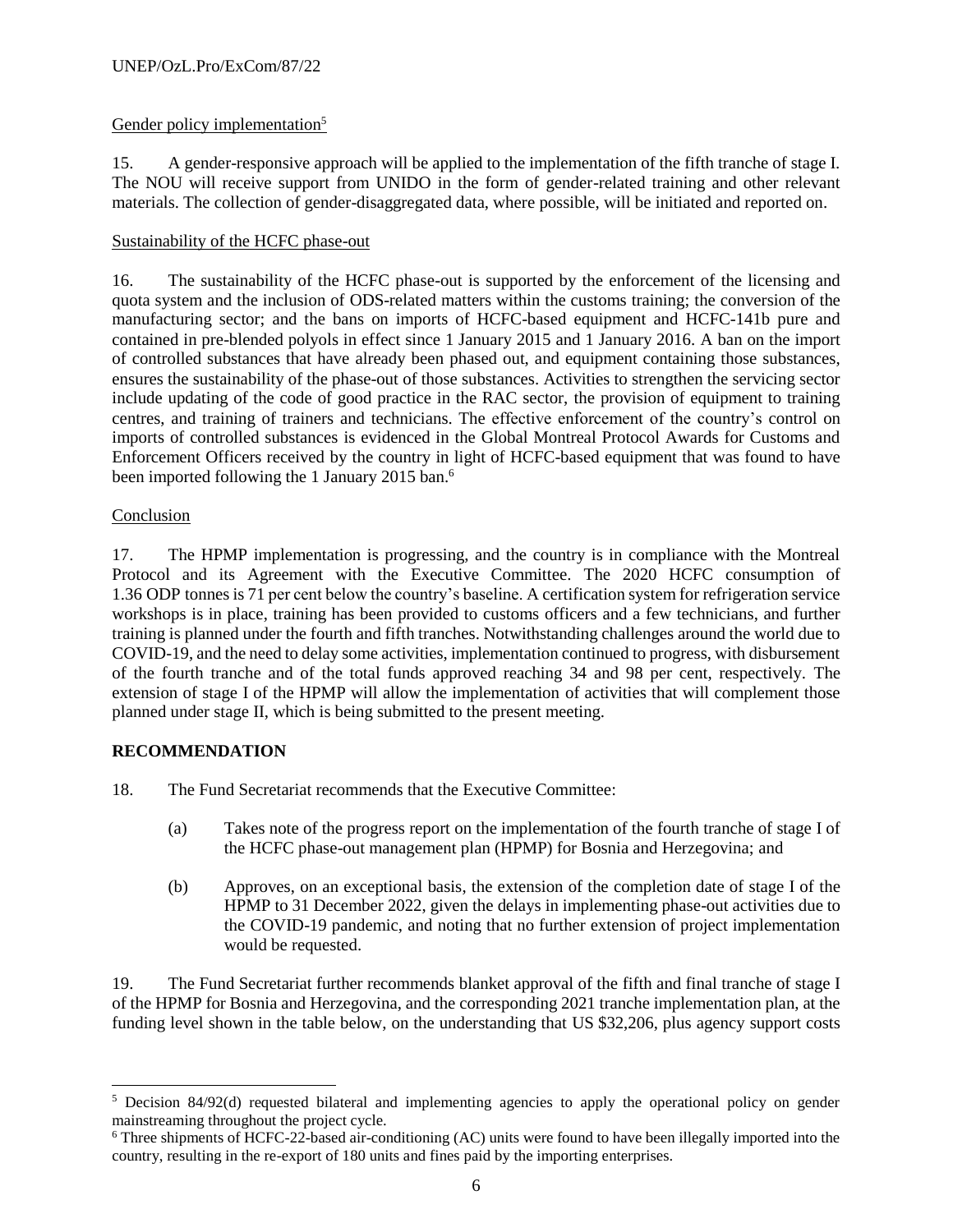of US \$2,254 for UNIDO associated with the enterprise SOKO that had withdrawn from the project, would be deducted from stage II of the HPMP:

|     | <b>Project title</b>                                       | <b>Project funding</b><br>(US \$) | Support cost<br>(US \$) | Implementing<br>agency |
|-----|------------------------------------------------------------|-----------------------------------|-------------------------|------------------------|
| (a) | HCFC phase-out management plan (stage I,<br>fifth tranche) | 30,000                            | 2.100                   | <b>UNIDO</b>           |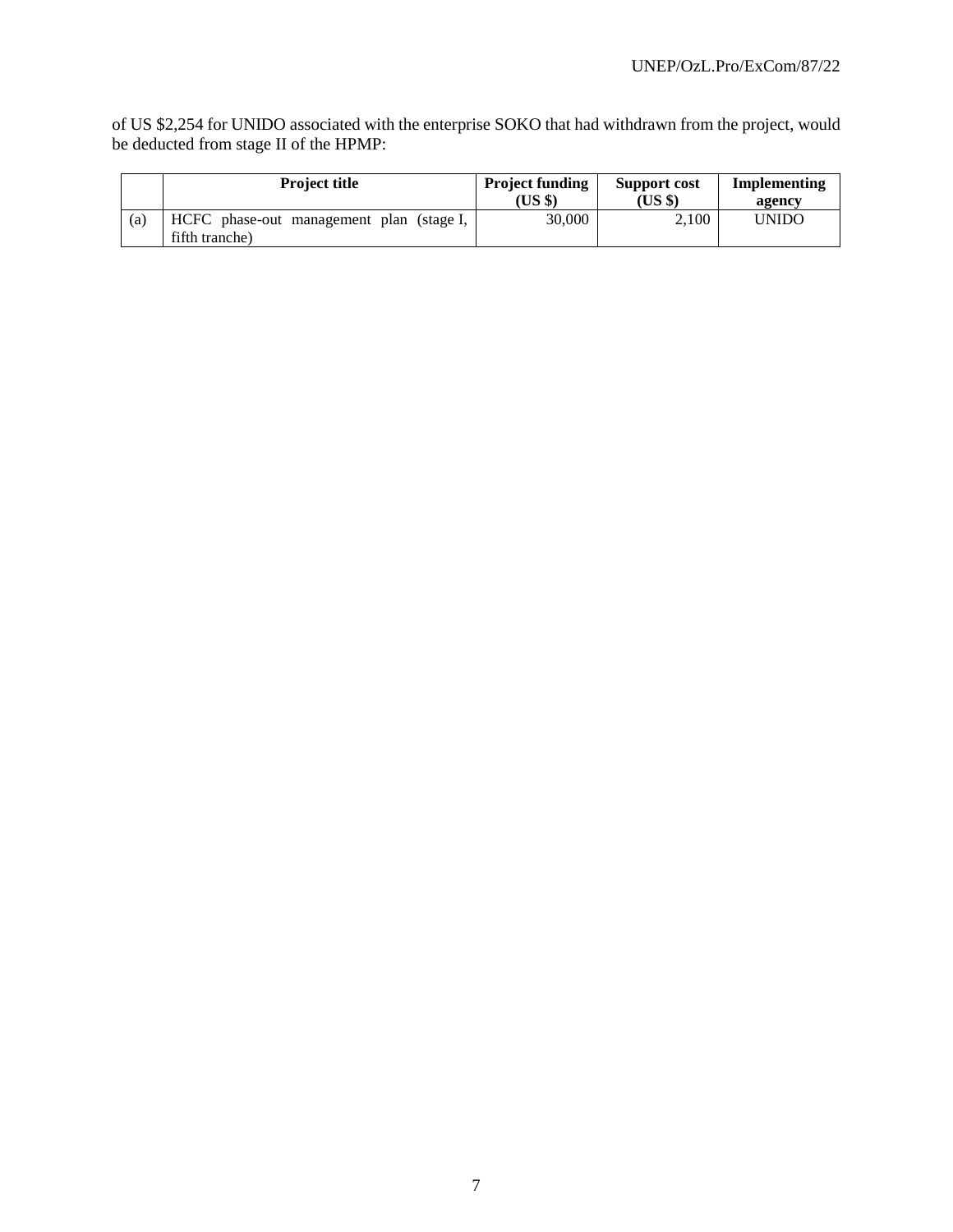# **PROJECT EVALUATION SHEET – MULTI-YEAR PROJECTS**

### **BOSNIA AND HERZEGOVINA**

| (I) PROJECT TITLE                                                  |                                            |                            |                                                      |       | <b>AGENCY</b>           |                                                    |         |                  |                |                       |         |                   |              |                   |
|--------------------------------------------------------------------|--------------------------------------------|----------------------------|------------------------------------------------------|-------|-------------------------|----------------------------------------------------|---------|------------------|----------------|-----------------------|---------|-------------------|--------------|-------------------|
| HCFC phase-out plan (stage II)                                     |                                            |                            |                                                      |       |                         | UNIDO (lead)                                       |         |                  |                |                       |         |                   |              |                   |
|                                                                    |                                            |                            |                                                      |       |                         |                                                    |         |                  |                |                       |         |                   |              |                   |
| (II) LATEST ARTICLE 7 DATA (Annex C Group I)                       |                                            |                            |                                                      |       |                         |                                                    |         | Year: 2019       |                |                       |         | 1.54 (ODP tonnes) |              |                   |
|                                                                    |                                            |                            |                                                      |       |                         |                                                    |         |                  |                |                       |         |                   |              |                   |
| (III) LATEST COUNTRY PROGRAMME SECTORAL DATA (ODP tonnes)          |                                            |                            |                                                      |       |                         |                                                    |         |                  |                |                       |         |                   |              | <b>Year: 2020</b> |
| Chemical                                                           | Aerosol                                    | Foam                       | Fire-                                                |       | Refrigeration           |                                                    |         | Solvent          |                | Process               | Lab     |                   | Total sector |                   |
|                                                                    |                                            |                            | fighting                                             |       |                         |                                                    |         |                  |                | agent                 | use     |                   | consumption  |                   |
|                                                                    |                                            |                            |                                                      |       | Manufacturing           | Servicing                                          |         |                  |                |                       |         |                   |              |                   |
| HCFC-22                                                            |                                            |                            |                                                      |       |                         |                                                    | 1.32    |                  |                |                       |         |                   |              | 1.32              |
| HCFC-142b                                                          |                                            |                            |                                                      |       |                         |                                                    | 0.04    |                  |                |                       |         |                   |              | 0.04              |
|                                                                    |                                            |                            |                                                      |       |                         |                                                    |         |                  |                |                       |         |                   |              |                   |
| (IV) CONSUMPTION DATA (ODP tonnes)                                 |                                            |                            |                                                      |       |                         |                                                    |         |                  |                |                       |         |                   |              |                   |
|                                                                    | 2009 - 2010 baseline:                      |                            | 4.70                                                 |       |                         | Starting point for sustained aggregate reductions: |         |                  |                |                       |         |                   |              | 8.17              |
|                                                                    |                                            |                            | <b>CONSUMPTION ELIGIBLE FOR FUNDING (ODP tonnes)</b> |       |                         |                                                    |         |                  |                |                       |         |                   |              |                   |
|                                                                    | Already approved:                          |                            | 6.58                                                 |       | 1.59<br>Remaining:      |                                                    |         |                  |                |                       |         |                   |              |                   |
|                                                                    |                                            |                            |                                                      |       |                         |                                                    |         |                  |                | 2023                  |         |                   |              |                   |
| (V) BUSINESS PLAN                                                  |                                            |                            |                                                      |       | 2021                    |                                                    | 2022    |                  |                |                       |         | <b>Total</b>      |              |                   |
| <b>UNIDO</b>                                                       |                                            | ODS phase-out (ODP tonnes) |                                                      |       | 1.30                    |                                                    |         | $\boldsymbol{0}$ |                |                       | 1.90    |                   | 3.20         |                   |
|                                                                    | Funding $(US \$                            |                            |                                                      |       | 111,102                 |                                                    |         | $\Omega$         |                | 167,098               | 278,200 |                   |              |                   |
|                                                                    |                                            |                            |                                                      |       |                         |                                                    |         |                  |                |                       |         |                   |              |                   |
| (VI) PROJECT DATA                                                  |                                            |                            |                                                      |       | 2021                    | 2022                                               |         | 2023             | 2024           | 2025                  |         | 2026              |              | <b>Total</b>      |
| Montreal Protocol consumption limits                               |                                            |                            |                                                      |       | 3.06                    | 3.06                                               |         | 3.06             | 3.06           | 1.53                  |         | 1.53              |              | n/a               |
| Maximum allowable consumption (ODP tonnes)                         |                                            |                            |                                                      |       | 1.18                    | 1.18                                               |         | 0.94             | 0.94           | 0.47                  |         | $\Omega$          |              | n/a               |
| Projects costs requested                                           |                                            | <b>UNIDO</b>               | Project costs                                        |       | 126,140                 | $\overline{0}$                                     |         | 297,794          | $\overline{0}$ | $\mathbf{0}$          |         | 50,000            |              | 473,934           |
| in principle (US \$)                                               |                                            |                            | Support costs                                        |       | 8,830                   | $\Omega$                                           |         | 20,846           | $\Omega$       | $\Omega$              |         | 3,500             |              | 33,176            |
| Total project costs requested in principle (US \$)                 |                                            |                            |                                                      |       | 126,140                 | $\overline{0}$                                     |         | 297,794          | $\overline{0}$ | $\mathbf{0}$          |         | 50,000            |              | 473,934           |
| Total support costs requested in principle (US \$)                 |                                            |                            |                                                      | 8,830 | $\mathbf{0}$            |                                                    | 20,846  | $\Omega$         | $\overline{0}$ |                       | 3,500   |                   | 33,176       |                   |
|                                                                    | Total funds requested in principle (US \$) |                            |                                                      |       | 134,970                 | $\Omega$                                           |         | 318,640          | $\Omega$       | $\mathbf{0}$          |         | 53,500            |              | 507,110           |
|                                                                    |                                            |                            |                                                      |       |                         |                                                    |         |                  |                |                       |         |                   |              |                   |
| (VII) Request for approval of funding for the first tranche (2021) |                                            |                            |                                                      |       | Funds requested (US \$) |                                                    |         |                  |                | Support costs (US \$) |         |                   |              |                   |
| <b>UNIDO</b>                                                       | <b>Agency</b>                              |                            |                                                      |       |                         |                                                    | 126,140 |                  |                |                       |         |                   |              | 8,830             |
| Total                                                              |                                            |                            |                                                      |       |                         |                                                    | 126,140 |                  |                |                       |         |                   |              | 8,830             |

| Secretariat's recommendation: | Individual consideration |
|-------------------------------|--------------------------|
|-------------------------------|--------------------------|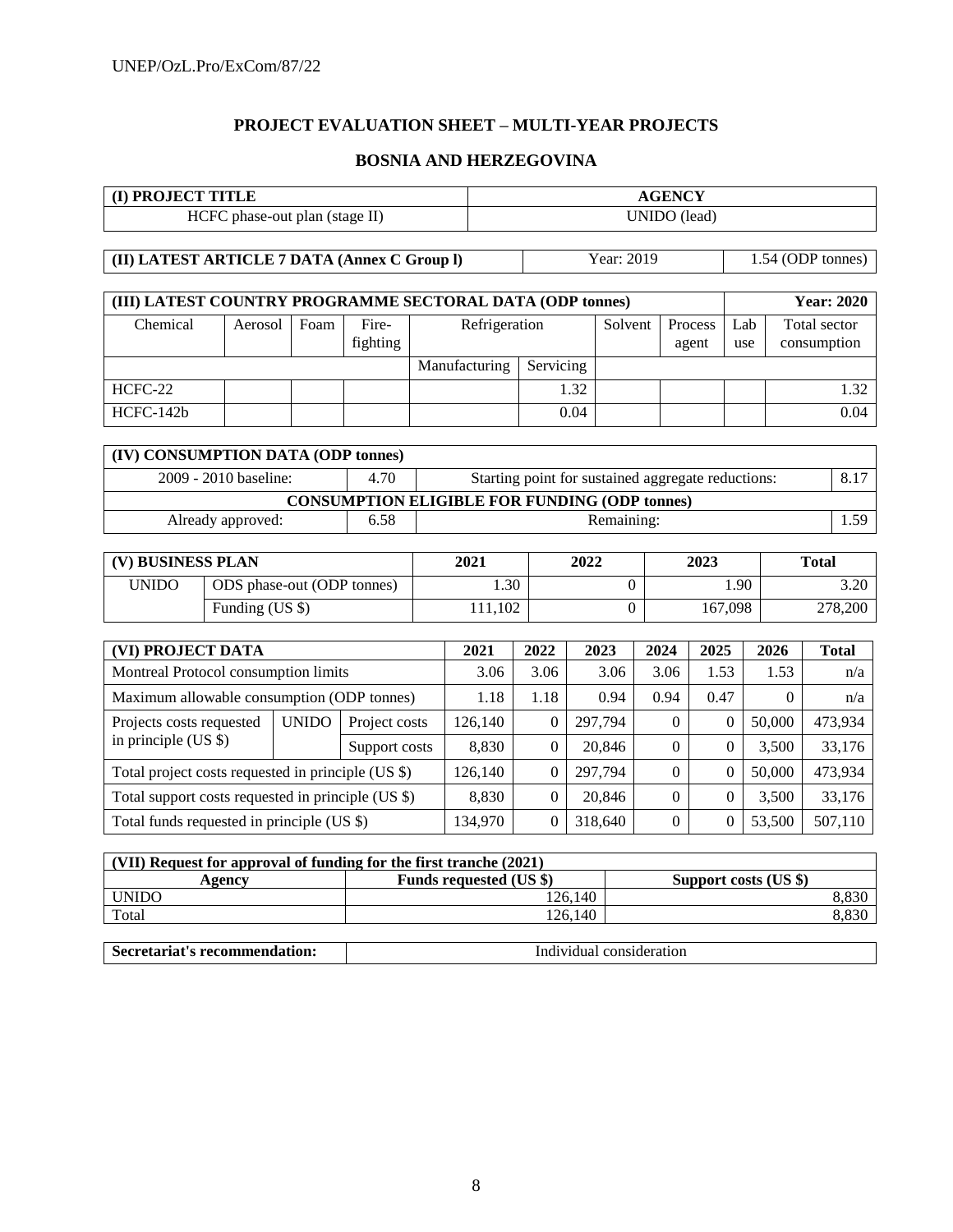# **PROJECT DESCRIPTION**

# **Background**

20. On behalf of the Government of Bosnia and Herzegovina, UNIDO as the designated implementing agency has submitted a request for stage II of the HCFC phase-out management plan (HPMP), at the amount of US \$520,000, plus agency support costs of US \$36,400, as originally submitted.<sup>7</sup> The implementation of stage II of the HPMP will phase out the remaining consumption of HCFCs by 2026.

21. The first tranche of stage II of the HPMP being requested at this meeting amounts to US \$140,000, plus agency support costs of US \$9,800 for UNIDO, as originally submitted.

# **Status of implementation of stage I of the HPMP**

22. Stage I of the HPMP for Bosnia and Herzegovina was originally approved at the 66<sup>th</sup> meeting<sup>8</sup> and revised at the 72<sup>nd</sup> meeting<sup>9</sup> to meet the 35 per cent reduction from the baseline by 2020, at a total cost of US \$953,284, plus agency support costs, to phase out 6.58 ODP tonnes of HCFCs used in the foam and refrigeration and air-conditioning (RAC) servicing sectors. An overview of implementation of stage I, including an analysis of the HCFC consumption, the progress and financial reports, and the request for the fifth and final tranche are available in paragraphs 1 to 17 of the present document.

# **Stage II of the HPMP**

# Remaining consumption eligible for funding

23. After deducting 6.58 ODP tonnes of HCFCs associated with stage I of the HPMP, the remaining consumption eligible for funding for complete phase-out in stage II amounts to 1.59 ODP tonnes of HCFCs.

### Sector distribution of HCFCs

24. There are approximately 2,000 to 3,000 technicians and 650 workshops consuming HCFC-22 to service unitary and split systems, commercial cold stores, chillers, and transport refrigeration as shown in Table 3. HCFC-22 represents approximately 13 per cent of the refrigerants used in the servicing sector; HFCs account for approximately 73 per cent, with HFC-134a, R-404A, and R-410A accounting for the majority of that consumption; and ammonia, consumed in breweries, and dairy and food industry, accounts for the remaining 14 per cent. The industrial refrigeration and stationary air-conditioning (AC) sectors are the largest consumers of HCFCs in the country.

l

<sup>&</sup>lt;sup>7</sup> As per the letter of 29 July 2020 from the Ministry of Foreign Trade and Economic Relations of Bosnia and Herzegovina to UNIDO.

<sup>8</sup> UNEP/OzL.Pro/ExCom/66/54.

<sup>9</sup> Annex X of UNEP/OzL.Pro/ExCom/72/47.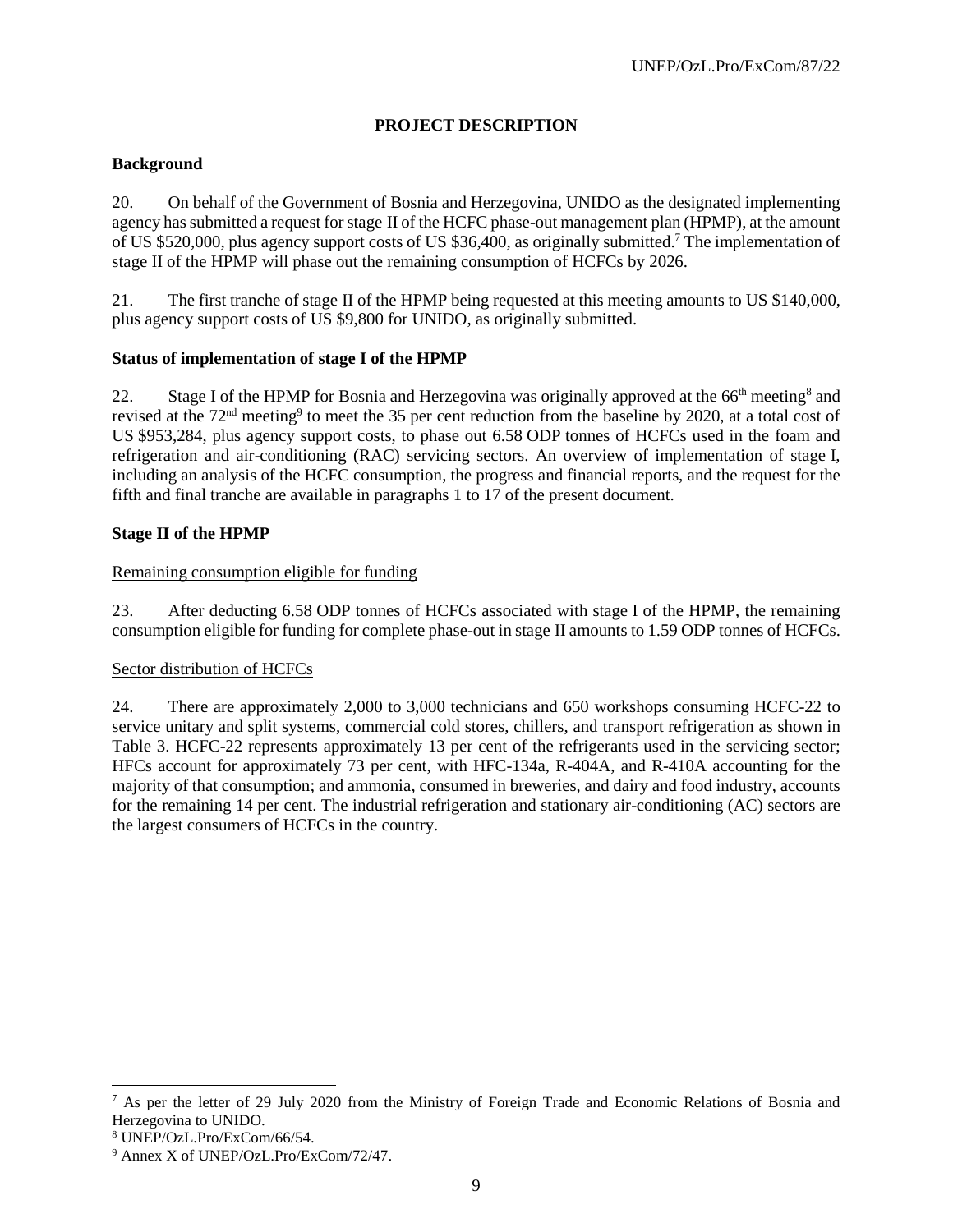| Equipment<br><b>Sector</b> |           | Average charge (kg)<br><b>Type</b> | Consumption     |     |      |
|----------------------------|-----------|------------------------------------|-----------------|-----|------|
|                            | inventory |                                    | per application |     | (mt) |
| Stationary AC              | 68,293    | Split                              | $1.2 - 6$       | 9%  |      |
|                            |           | Rooftop                            | $8 - 50$        | 9%  | 15.5 |
|                            |           | Variable refrigerant flow          | $20 - 50$       | 10% |      |
| Commercial                 | 26,792    | Condensing units                   |                 | 15% |      |
| refrigeration              |           | Central systems                    | 150             | 22% | 1.6  |
| Industrial                 | 841       | Direct expansion systems           | $30-50$         | 15% |      |
| refrigeration              |           | Chillers                           | 100-450         | 15% | 9.8  |
|                            |           | Large flooded systems              | 3,000           | 15% |      |
| Transport                  | 21        | Vans, light trucks                 | 1.5             | 20% |      |
| refrigeration              |           | Large trucks, iso containers       |                 | 25% | 0.5  |
| Total                      | 95,947    |                                    |                 |     | 27.5 |

# **Table 3. Estimated sectoral distribution of HCFC-22 in Bosnia and Herzegovina in 2019**

# Phase-out strategy in stage II of the HPMP

25. Stage II of the HPMP will continue to implement and enforce the quota and licensing systems established during stage I, further enhanced by strengthened capacities in the customs sector of the Indirect Taxation Authority of Bosnia and Herzegovina. With the ban on imports of HCFC-based equipment and products, stage II will focus on the gradual reduction of HCFC imports through improved servicing practices, recovery and recycling, and uptake of low-global-warming potential (GWP) technology, and in line with the quota and licensing system. Illegal labelling of cylinders and mislabelled equipment containing controlled substances will be priority areas of enforcement. The lessons learned and infrastructure established during the implementation of stage I of the HPMP will be used in stage II.

# Proposed activities in stage II of the HPMP

26. Stage II proposes the following activities:

# **Table 4. Activities to be implemented in stage II of the HPMP**

| Project component and planned activities (UNIDO)                                                                                                                                                                                                                                                                                                                                                                                                                                                                             | $Cost$ (US \$) |
|------------------------------------------------------------------------------------------------------------------------------------------------------------------------------------------------------------------------------------------------------------------------------------------------------------------------------------------------------------------------------------------------------------------------------------------------------------------------------------------------------------------------------|----------------|
| Policy and legislation (US \$55,000)                                                                                                                                                                                                                                                                                                                                                                                                                                                                                         |                |
| Update and harmonization of legislation and standards of Republika Srpska, Brčko District,<br>and the Federation of Bosnia and Herzegovina to reflect the accelerated HCFC phase-out,<br>implement regulations requiring HCFC recovery and mandatory record keeping, establish<br>penalties for venting refrigerants during servicing, adopt safety standards for the introduction<br>of low-GWP alternatives, implement the 1 January 2026 ban on HCFC imports, and<br>incorporate HFCs into the licensing and quota system | 45,000         |
| Development of a ban on disposable refrigerant cylinders, and labelling requirements for<br>cylinders and equipment containing HCFCs and ODS alternatives                                                                                                                                                                                                                                                                                                                                                                    | 10,000         |
| Capacity-building related to enforcement and servicing (US \$120,000)                                                                                                                                                                                                                                                                                                                                                                                                                                                        |                |
| Eight training workshops for 160 customs officers on the use of refrigerant identifiers and<br>customs' internal electronic database to track imports of controlled substances, and on<br>identifying, reporting, and combating illegal trade, including mislabelled refrigerants                                                                                                                                                                                                                                            | 24,000         |
| Two training workshops for 20 trainers and four (annual) training workshops, including<br>certification, for 100 technicians on good refrigeration practices; recovery and recycling; the<br>safe use of low-GWP alternatives, including flammable and toxic refrigerants; energy<br>efficiency; and regulations on fluorinated gases                                                                                                                                                                                        | 72,000         |
| Two training workshops for 40 environmental inspectors on identification of ODS and HFCs,<br>and ODS- and HFC-based equipment                                                                                                                                                                                                                                                                                                                                                                                                | 24,000         |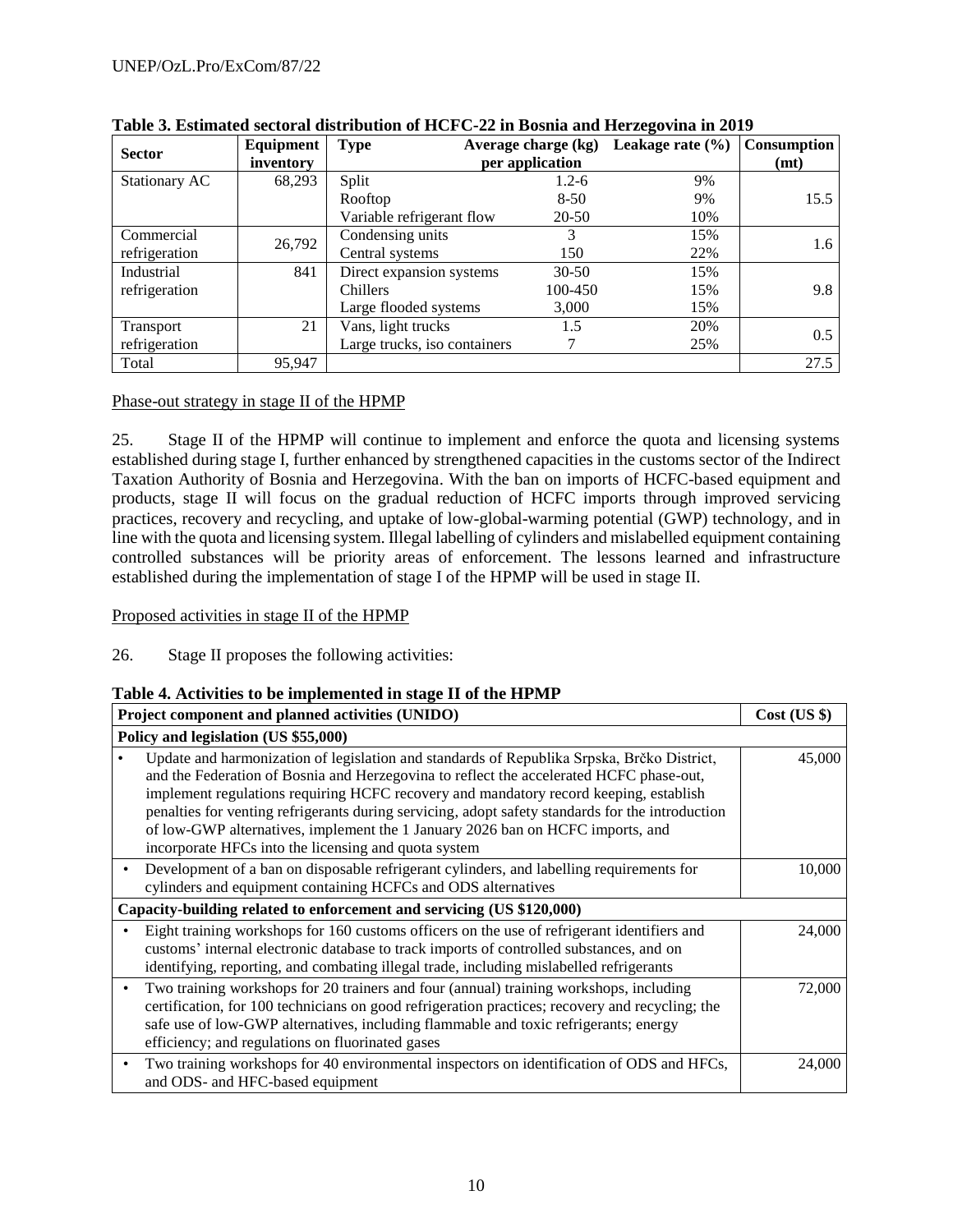| Project component and planned activities (UNIDO)                                                                                                                                                                                                                                                                                                                                                                                         | $Cost$ (US $\})$ |
|------------------------------------------------------------------------------------------------------------------------------------------------------------------------------------------------------------------------------------------------------------------------------------------------------------------------------------------------------------------------------------------------------------------------------------------|------------------|
| Recovery and recycling scheme (US \$56,000)                                                                                                                                                                                                                                                                                                                                                                                              |                  |
| Development of procedures for the collection, recycling, and recovery of refrigerants, and<br>$\bullet$<br>awareness-raising activities targeting importers, service companies, end-users, and a<br>hazardous waste centre                                                                                                                                                                                                               | 20,000           |
| Three training programmes for 60 technicians on recovery and recycling of refrigerants                                                                                                                                                                                                                                                                                                                                                   | 36,000           |
| Technical equipment (US \$204,000)                                                                                                                                                                                                                                                                                                                                                                                                       |                  |
| Six refrigerant identifiers for environmental inspectors and customs<br>$\bullet$                                                                                                                                                                                                                                                                                                                                                        | 30,000           |
| Equipment for the two training centres (in Sarajevo and Banja Luka), including two R-744<br>$\bullet$<br>and two hydrocarbon demonstration units, and two multi-refrigerant training units to<br>demonstrate refrigeration principles and servicing practices                                                                                                                                                                            | 65,000           |
| Equipment for three vocational schools (in Brčko, Mostar, and Tuzla or Travnik), including<br>$\bullet$<br>R-744 and hydrocarbon demonstration units, and a multi-refrigerant training unit; and training<br>of 20 trainers and lecturers in the vocational schools on good servicing practices, recovery and<br>recycling, safe handling of low-GWP refrigerants (including flammable and toxic<br>refrigerants), and energy efficiency | 109,000          |
| Awareness-raising (US \$60,000)                                                                                                                                                                                                                                                                                                                                                                                                          |                  |
| Promotional activities, including press releases, radio broadcasts, television advertisements,<br>$\bullet$<br>and posters on the HCFC phase-out, the importance of proper servicing practices and using<br>certified technicians, and changes to standards and legislation                                                                                                                                                              | 5,000            |
| Four technical seminars (20 participants each) on low-GWP technologies and the Kigali<br>$\bullet$<br>Amendment                                                                                                                                                                                                                                                                                                                          | 26,000           |
| Support for activities of the country's RAC association                                                                                                                                                                                                                                                                                                                                                                                  | 15,000           |
| Upgrade of the code of good practice in the RAC sector to address regulations to support the<br>$\bullet$<br>HCFC phase-out that will be developed under stage II and flammable refrigerants                                                                                                                                                                                                                                             | 5,000            |
| Update of the national ozone unit (NOU) website as a digital resource for the implementation<br>$\bullet$<br>of the HPMP                                                                                                                                                                                                                                                                                                                 | 9,000            |
| Project coordination and management (US \$25,000)                                                                                                                                                                                                                                                                                                                                                                                        |                  |
| As in stage I, the NOU will monitor activities, report on progress, and work with<br>stakeholders to phase out HCFCs (local consultant: US \$20,000, and travel: US \$5,000)                                                                                                                                                                                                                                                             | 25,000           |
| <b>Total</b>                                                                                                                                                                                                                                                                                                                                                                                                                             | 520,000          |

### *Gender policy implementation*

27. In line with decision  $84/92(d)^{10}$  and UNIDO's gender mainstreaming policies, the Government of Bosnia and Herzegovina has included as one of the targets of stage II of the HPMP the creation of a favorable environment for gender mainstreaming, with the following expected results: gender-responsive capacity building, gender-responsive human resource management and recruitment, gender-inclusive documents and materials, and enhanced understanding of gender equality and women's empowerment among project staff, stakeholders, and beneficiaries. The expected results will be measured through the applicable indicators in the Multilateral Fund policy on gender. $<sup>11</sup>$ </sup>

 $\overline{a}$ <sup>10</sup> Decision 84/92(d) requested bilateral and implementing agencies to apply the operational policy on gender mainstreaming throughout the project cycle.

 $<sup>11</sup>$  Indicators will include number and percentage of female and male training participants; data presented in training</sup> sessions that is disaggregated by sex; a provision on application requests that encourage women to apply; number and percentage of applications received from women and men; percentage of data collected in assessments disaggregated by sex; number and percentage of women and men interviewed in assessments; and number and percentage of staff, stakeholders, and beneficiaries who received training on gender.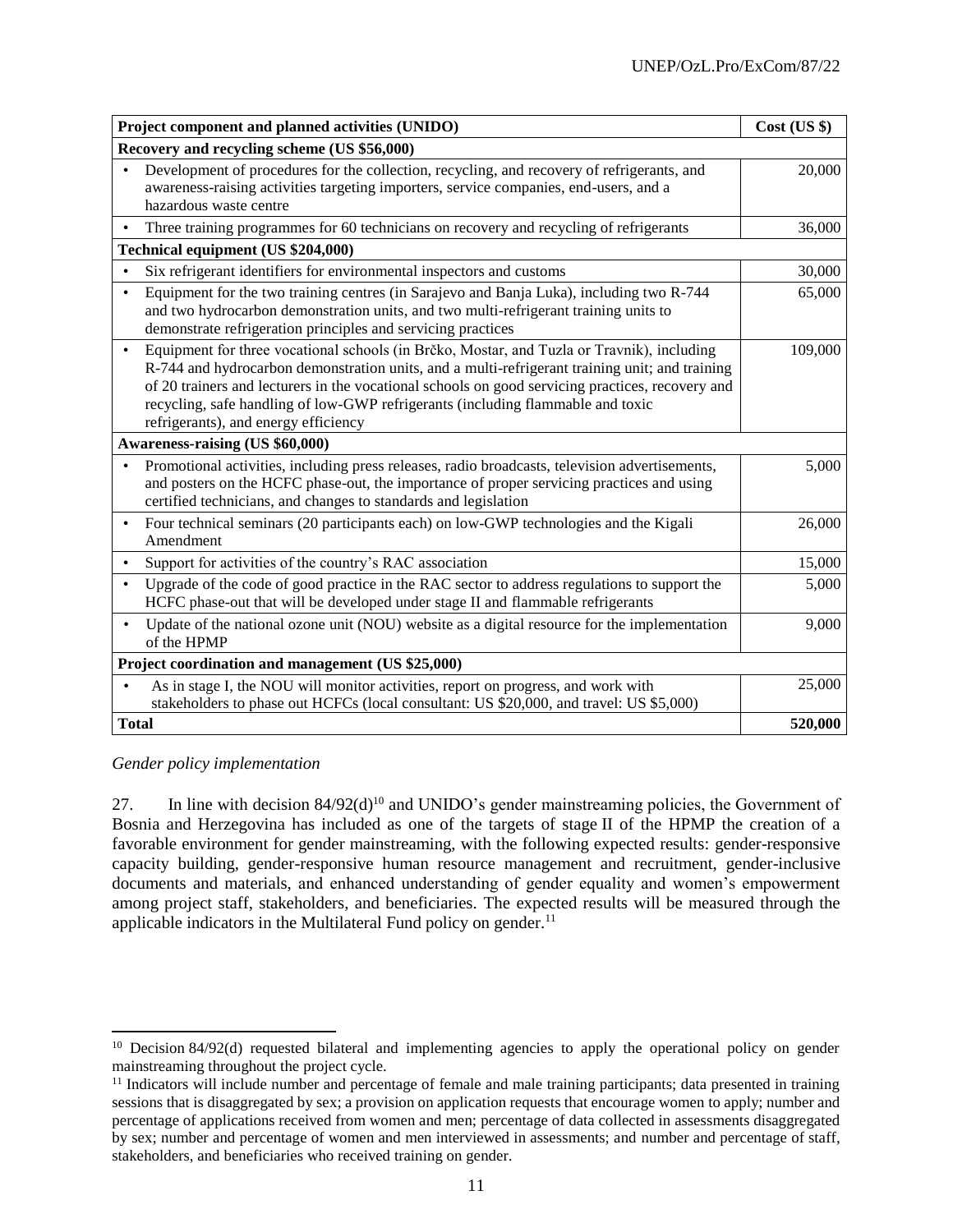# Total cost of stage II of the HPMP

28. The total cost of stage II of the HPMP for Bosnia and Herzegovina has been estimated at US \$520,000 (plus agency support costs), as originally submitted for achieving 100 per cent reduction from its HCFC baseline consumption by 2026. The proposed activities and cost breakdown are summarized in paragraph 26 above.

### Activities planned for the first tranche of stage II

29. The first funding tranche of stage II of the HPMP, at the total amount of US \$140,000, will be implemented between July 2021 and December 2023 and will include the following activities:

- (a) *Policy and legislation*: update and harmonization of legislation on recovery of HCFCs during the servicing of RAC equipment, and penalties for contravention of prohibition of venting refrigerants (US \$20,000);
- (b) *Capacity-building related to enforcement and servicing*: two workshops for 20 trainers, and three workshops for 75 technicians on good refrigeration practices; recovery and recycling; the safe use of low-GWP alternatives, including flammable and toxic refrigerants; energy efficiency; and regulations on fluorinated gases, and certification of those technicians (US \$45,000);
- (c) *Recovery and recycling scheme:* development of procedures for the collection, recycling, and recovery of refrigerants, and awareness-raising activities targeting importers, service companies, end-users, and a hazardous waste centre (US \$20,000);
- (d) *Technical equipment*: procurement of six refrigerant identifiers (US \$30,000);
- (e) *Awareness-raising*: technical seminar for 20 participants on low-GWP technologies and the Kigali Amendment, update of the NOU website as a digital resource for the implementation of the HPMP, assistance to the RAC association including on recovery and recycling and certification, and promotional activities on the HCFC phase-out (US \$20,000); and
- (f) Project coordination and management (US \$5,000).

# **SECRETARIAT'S COMMENTS AND RECOMMENDATION**

# **COMMENTS**

30. The Secretariat reviewed stage II of the HPMP in light of stage I, the policies and guidelines of the Multilateral Fund, including the criteria for funding HCFC phase-out in the consumption sector for stage II of HPMPs (decision 74/50), and the 2021-2023 business plan of the Multilateral Fund.

### Overarching strategy

31. The Government of Bosnia and Herzegovina confirmed its commitment to achieve 100 per cent reduction of its HCFC baseline consumption and achieve compliance with the Montreal Protocol measures, by 2026, and that the country will not require any HCFC for servicing needs after 2030.

32. The 2020 consumption was already 71 per cent below the HCFC baseline for compliance, the 2021 quota was below the country's Montreal Protocol targets, and the country intended to continue to set its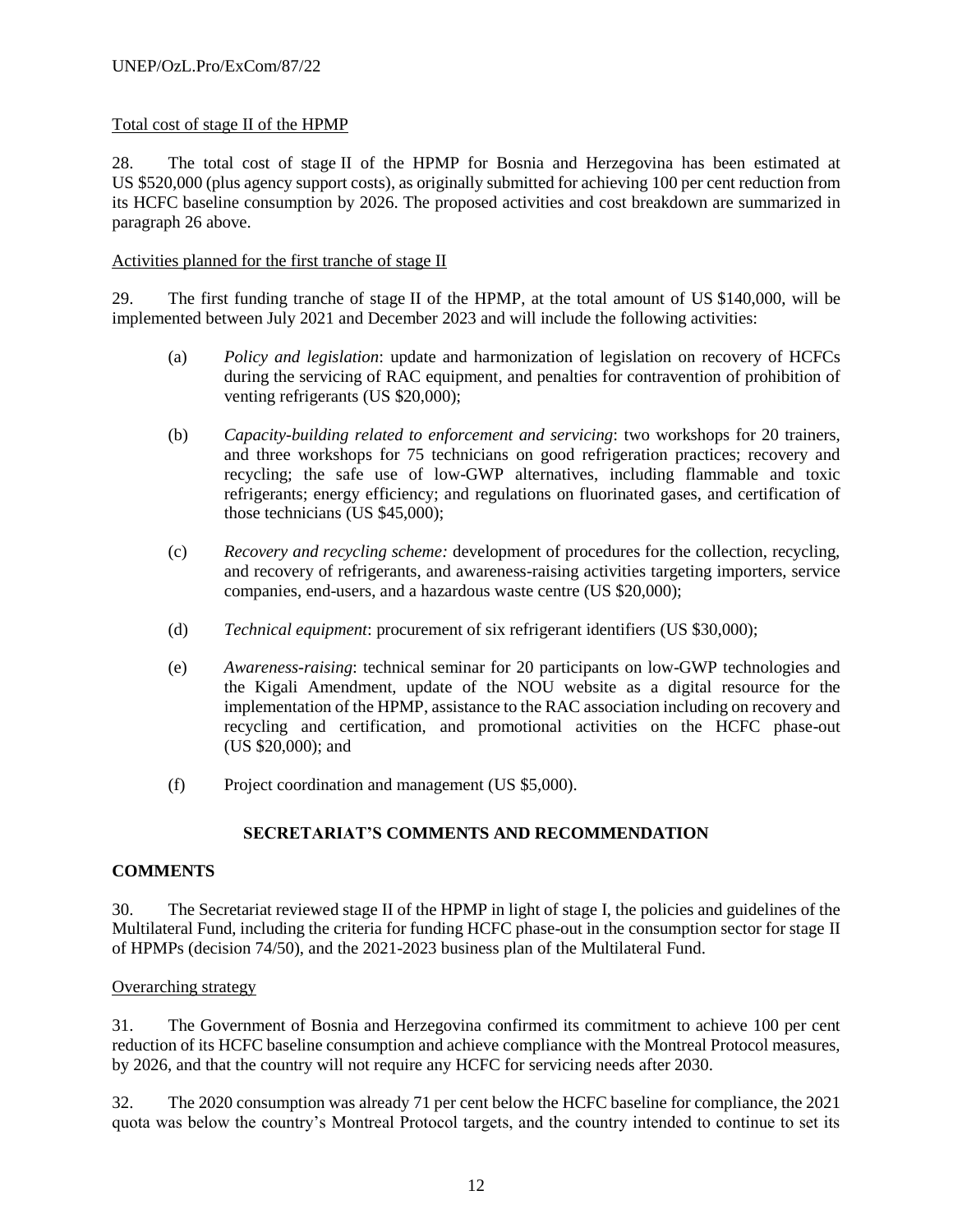quotas below the country's Montreal Protocol targets. Accordingly, the country proposed to reduce its consumption by 75 per cent in 2021, 80 per cent in 2023, 90 per cent in 2025, and 100 per cent in 2026.

#### Regulations to support HCFC phase-out

33. While the country had already implemented regulations that would support the HCFC phase-out, including the September 2015 ban on the import of HCFC-based equipment, mandatory leak checking by certified technicians for equipment containing more than 3 kg of refrigerant, and mandatory certification of technicians, the Secretariat and UNIDO had discussions on further regulations to support the accelerated total phase-out of HCFCs, which resulted in the following commitments by the Government of Bosnia and Herzegovina:

- (a) To finalize a regulation requiring recovery of HCFCs during the servicing of RAC equipment by 31 December 2022 in the Federation of Bosnia and Herzegovina and Brčko District, which was already in place in Republika Srpska;
- (b) To establish penalties for contraventions to the prohibition on venting of HCFCs during installation, servicing, and decommissioning of RAC equipment by 31 December 2022 in the Federation of Bosnia and Herzegovina and Brčko District, noting that the three administrative entities in the country had already implemented the prohibition and Republika Srpska had already established the penalty;
- (c) To establish by 1 January 2026:
	- (i) Mandatory record-keeping practices, including refrigerant and equipment logbooks for systems containing more than 3 kg of refrigerant;
	- (ii) Mandatory recovery of HCFCs from containers and equipment at their end-of-life;
	- (iii) Prohibition of disposable refrigerant cylinders;
	- (iv) Regulation allowing sale of HCFCs to certified technicians only; and
	- (v) A ban on the import of HCFCs.

### Technical and cost-related issues

34. Due to the complex administrative structure that encompasses the three administrative entities in the country, the Republika Srpska, the Federation of Bosnia and Herzegovina, and Brčko District, stage II included activities to harmonize legislation and standards to ensure effective implementation and enforcement.

35. UNIDO and the Secretariat had detailed discussions on the limited number of technicians that would be trained under the HPMP. UNIDO noted that while the number technicians trained under stage I was limited given the funding allocated for this activity, additional technicians had been trained without funding from the HPMP. Within the funding available under stage II, rather than maximizing the number of technicians trained, the Government decided to develop a sustainable infrastructure for technician training, by: providing equipment to two training centres and three vocational schools; training the trainers at those institutions; updating the code of good practice and developing and enforcing regulations that would drive the demand for certification by technicians, and for certified technicians by consumers; and raising awareness of good refrigeration practices and certification. Those activities would ensure the training and certification of technicians both under the HPMP, and after its completion.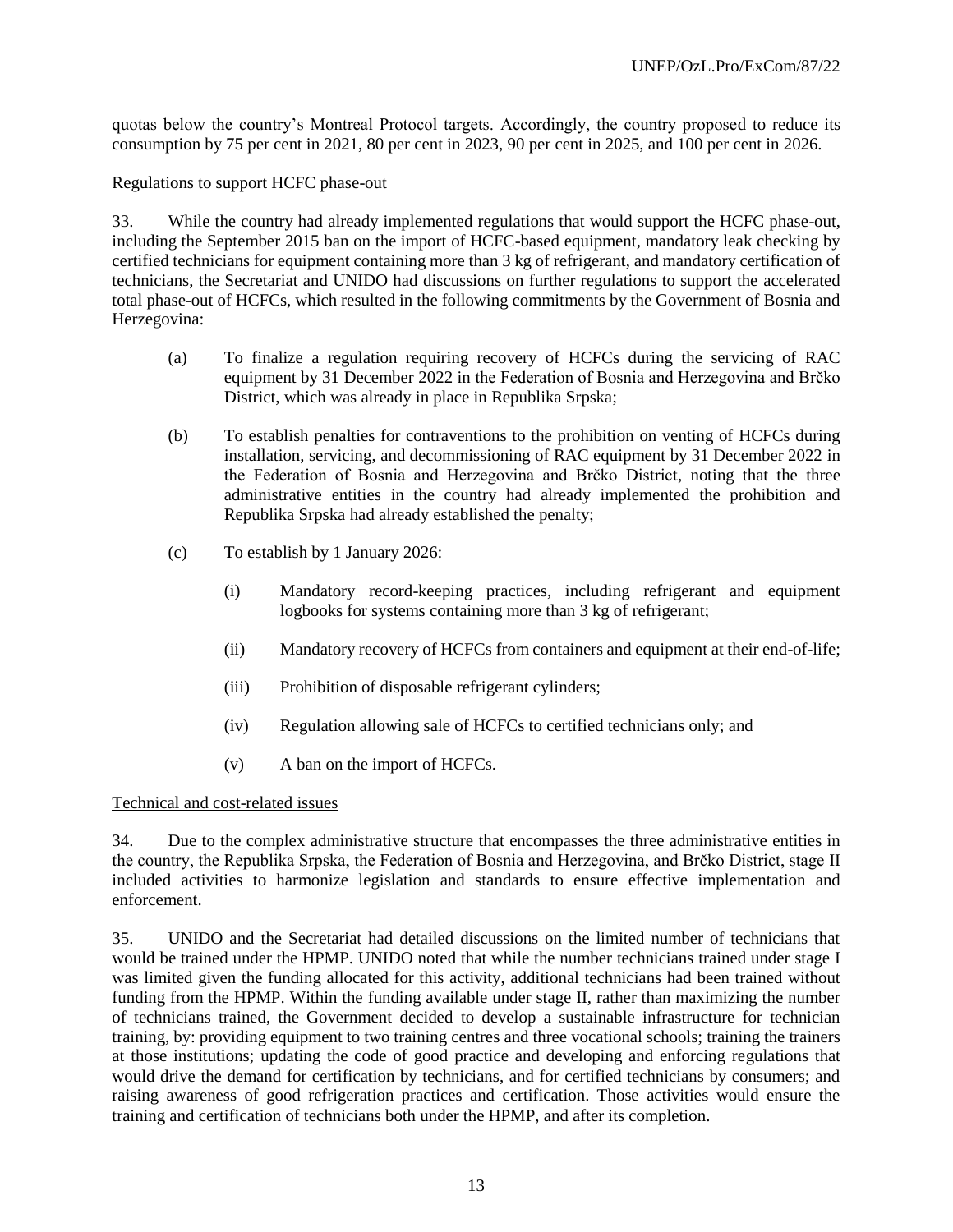36. Given that HFC consumption in the country has been increasing rapidly and accounted for approximately 73 per cent of refrigerants consumed in 2019, the Secretariat sought clarification on how the country would ensure that the accelerated phase-out of HCFCs would not have the unintended consequence of increasing HFC consumption. UNIDO emphasized that stage II activities would not only reduce HCFC consumption, but also improve servicing practices and the management of all refrigerants, which would also help address HFC consumption. The Government planned to develop an HFC licensing and quota system with its own resources.

# Total project cost

37. The project cost of US \$520,000, based on decision 74/50(c)(xii), was reduced by US \$46,066 in line with decision  $82/53(a)^{12}$  and based on the withdrawal of the enterprise SOKO from stage I of the HPMP.<sup>13</sup> In light of the reduced level of funding, and noting that the last tranche of stage I was being submitted to the present meeting and the challenges in implementation due to the COVID-19 pandemic, the funding distribution was adjusted by reducing the first tranche to US \$126,140, based on holding two instead of three workshops for technicians and rationalization of costs associated with training programmes, and the refrigerant identifiers, and the value of the third and final tranche maintained at 10 per cent of the total funding, in line with decision 62/17. The agreed cost of stage II is summarized in Table 5.

| <b>Activity</b>                                        | Cost (US \$) |
|--------------------------------------------------------|--------------|
| Policy and legislation                                 | 50,092       |
| Capacity-building related to enforcement and servicing | 109,201      |
| Recovery and recycling scheme                          | 51,483       |
| Technical equipment                                    | 184,049      |
| Awareness-raising                                      | 56,068       |
| Project coordination and management                    | 23,041       |
| <b>Total</b>                                           | 473,934      |

**Table 5. Total agreed cost of stage II of the HPMP for Bosnia and Herzegovina**

### Impact on the climate

 $\overline{\phantom{a}}$ 

38. The proposed activities in the servicing sector, which include better containment of refrigerants through training and provision of equipment, will reduce the amount of HCFC-22 used for RAC servicing. Each kilogram of HCFC-22 not emitted due to better refrigeration practices results in savings of approximately  $1.8 \text{ CO}_2$ -equivalent tonnes. While the Secretariat did not assess the climate impacts from the implementation of stage II of the HPMP, the activities planned by Bosnia and Herzegovina, including its efforts to promote low-GWP alternatives, as well as refrigerant recovery and reuse, indicate that the implementation of the HPMP will reduce the emission of refrigerants into the atmosphere, resulting in climate benefits.

# **2021-2023 draft business plan of the Multilateral Fund**

39. UNIDO is requesting US \$473,934, plus agency support costs, for the implementation of stage II of the HPMP for Bosnia and Herzegovina. The total requested value of US \$453,610, including agency support costs for the period of 2021–2023, is US \$175,410 above the amount in the business plan.

 $12$  In approving the fourth tranche of stage I of the HPMP, the Executive Committee had noted that, on an exceptional basis, the funding level of stage II of the HPMP, when submitted, would be adjusted by US \$13,860, representing the savings associated with the conversion at Alternativa after accounting for the penalty associated with the second tranche of stage I.

<sup>&</sup>lt;sup>13</sup> The approval of the funding request for the fifth tranche of stage I of the HPMP is recommended on the understanding that US \$32,206, plus agency support cost of US \$2,254 for UNIDO, associated with the enterprise SOKO that had withdrawn from the project would be deducted from stage II of the HPMP (paragraph 19 of the present document).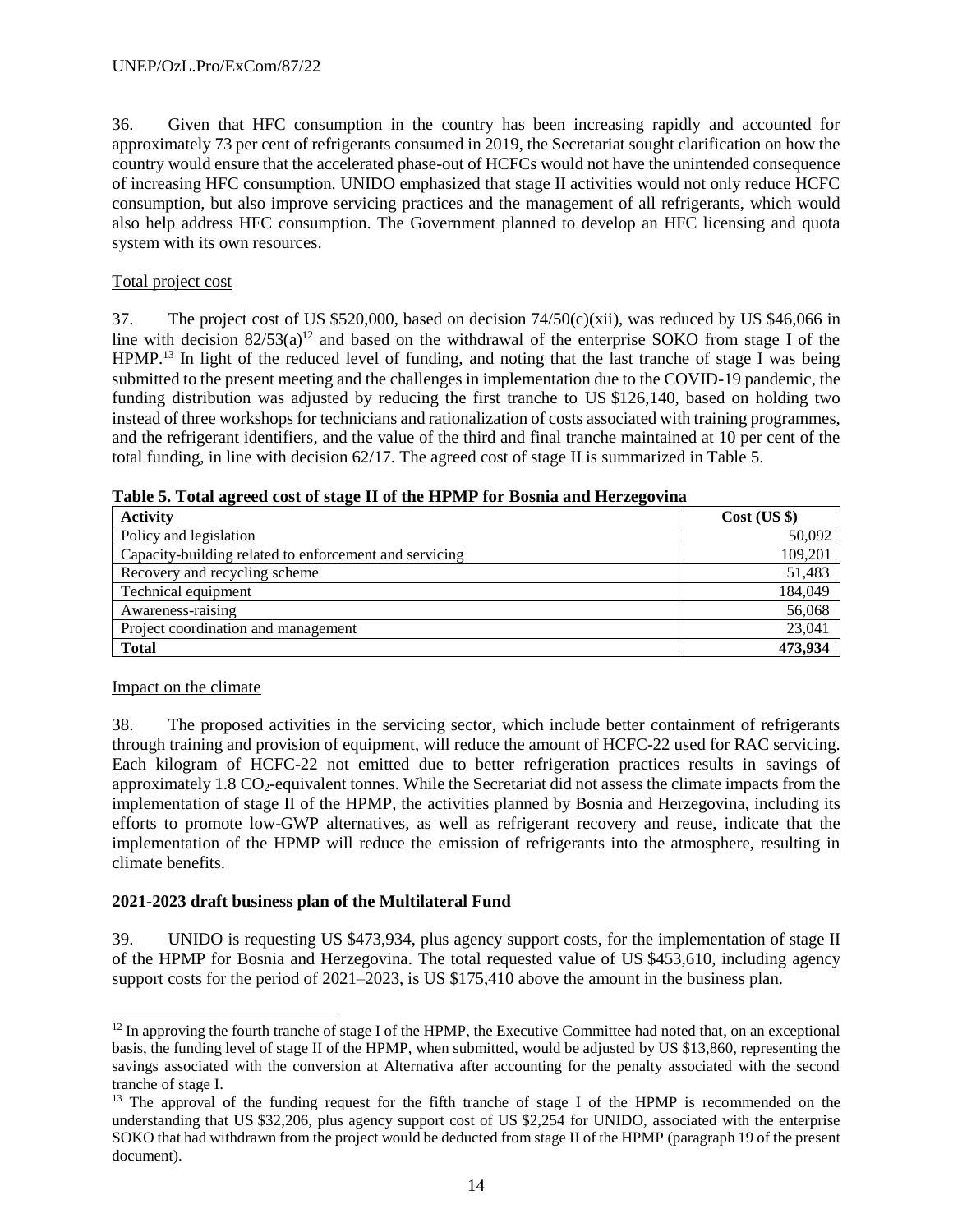### **Draft Agreement**

40. A draft Agreement between the Government of Bosnia and Herzegovina and the Executive Committee for the phase-out of HCFCs in stage II of the HPMP is contained in Annex I to the present document.

### **RECOMMENDATION**

- 41. The Executive Committee may wish to consider:
	- (a) Approving, in principle, stage II of the HCFC phase-out management plan (HPMP) for Bosnia and Herzegovina for the period from 2021 to 2026 for the complete phase-out of HCFC consumption, in the amount of US \$473,934, plus agency support costs of US \$33,176 for UNIDO, on the understanding that no more funding would be provided from the Multilateral Fund for the phase-out of HCFCs and no servicing tail will be needed;
	- (b) Noting the commitment of the Government of Bosnia and Herzegovina:
		- (i) To finalize regulations requiring recovery of HCFCs during the servicing of refrigeration and air-conditioning (RAC) equipment by 31 December 2022;
		- (ii) To establish penalties for contraventions to the prohibition on venting of HCFCs during installation, servicing, and decommissioning of RAC equipment by 31 December 2022;
		- (iii) To establish by 1 January 2026:
			- a. Mandatory record-keeping practices, including refrigerant and equipment logbooks for systems containing more than 3 kg of refrigerant;
			- b. Mandatory recovery of HCFCs from containers and equipment at their end-of-life;
			- c. Prohibition of disposable refrigerant cylinders;
			- d. Regulation allowing sale of HCFCs to certified technicians only;
		- (iv) Reduce HCFC consumption by 75 per cent in 2021, 80 per cent in 2023, and 90 per cent in 2025;
		- (v) Phase out HCFCs completely by 1 January 2026 in advance of the Montreal Protocol phase-out schedule, and to ban the import of HCFCs by 1 January 2026;
	- (c) Deducting 1.59 ODP tonnes of HCFCs from the remaining HCFC consumption eligible for funding;
	- (d) Approving the draft Agreement between the Government of Bosnia and Herzegovina and the Executive Committee for the reduction in consumption of HCFCs, in accordance with stage II of the HPMP, contained in Annex I to the present document; and
	- (e) Approving the first tranche of stage II of the HPMP for Bosnia and Herzegovina, and the corresponding tranche implementation plan, in the amount of US \$126,140, plus agency support costs of US \$8,830 for UNIDO.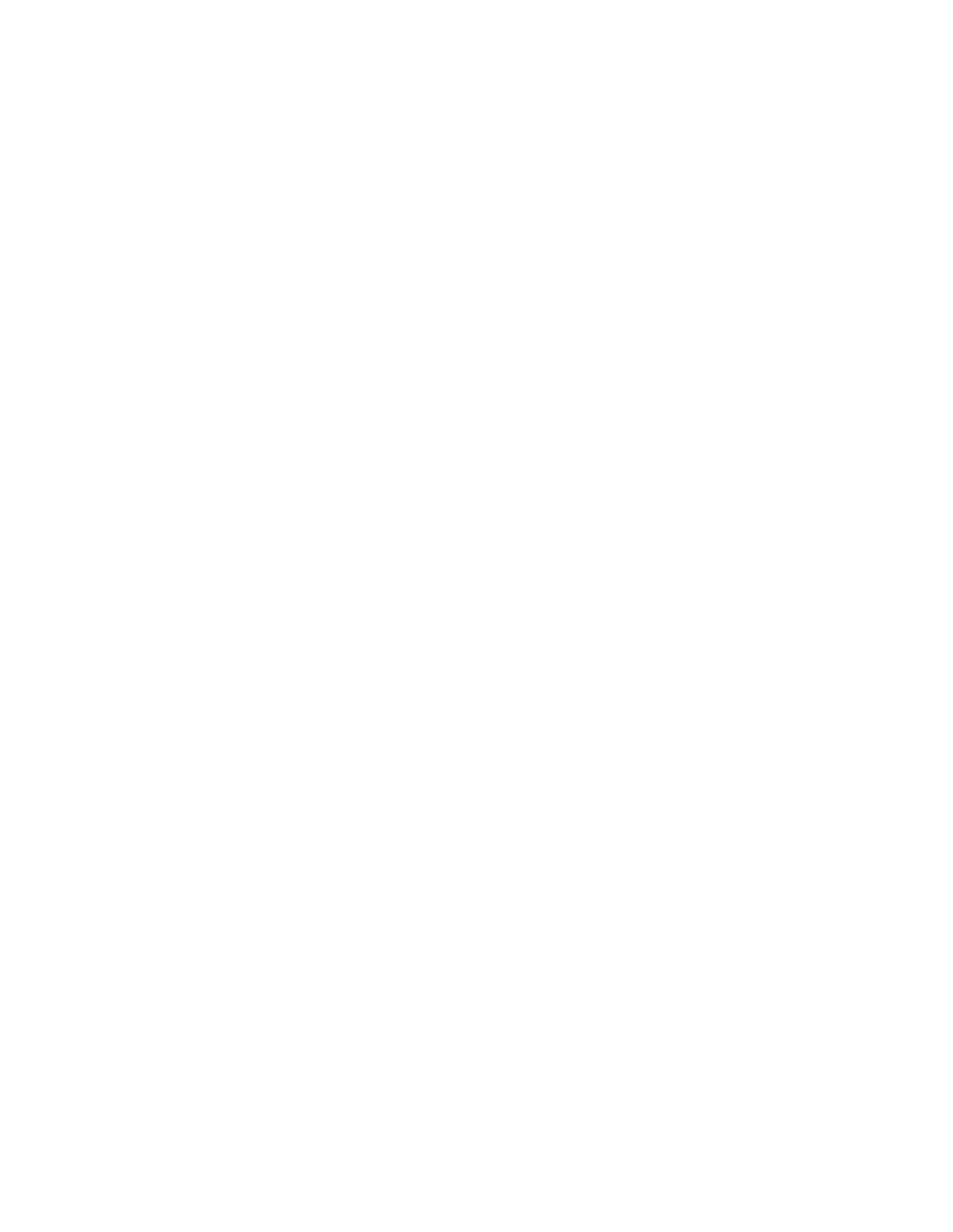#### **Annex I**

### **DRAFT AGREEMENT BETWEEN THE GOVERNMENT OF BOSNIA AND HERZEGOVINA AND THE EXECUTIVE COMMITTEE OF THE MULTILATERAL FUND FOR THE REDUCTION IN CONSUMPTION OF HYDROCHLOROFLUOROCARBONS IN ACCORDANCE WITH STAGE II OF THE HCFC PHASE-OUT MANAGEMENT PLAN**

#### **Purpose**

1. This Agreement represents the understanding of the Government of Bosnia and Herzegovina (the "Country") and the Executive Committee with respect to the reduction of controlled use of the ozone-depleting substances (ODS) set out in Appendix 1-A ("The Substances") to a sustained level of zero ODP tonnes by 1 January 2026 in compliance with Montreal Protocol schedule.

2. The Country agrees to meet the annual consumption limits of the Substances as set out in row 1.2 of Appendix 2-A ("The Targets, and Funding") in this Agreement as well as in the Montreal Protocol reduction schedule for all Substances mentioned in Appendix 1-A. The Country accepts that, by its acceptance of this Agreement and performance by the Executive Committee of its funding obligations described in paragraph 3, it is precluded from applying for or receiving further funding from the Multilateral Fund in respect to any consumption of the Substances that exceeds the level defined in row 1.2 of Appendix 2-A as the final reduction step under this Agreement for all of the Substances specified in Appendix 1-A, and in respect to any consumption of each of the Substances that exceeds the level defined in rows 4.1.3, 4.2.3, and 4.3.3 (remaining consumption eligible for funding).

3. Subject to compliance by the Country with its obligations set out in this Agreement, the Executive Committee agrees, in principle, to provide the funding set out in row 3.1 of Appendix 2-A to the Country. The Executive Committee will, in principle, provide this funding at the Executive Committee meetings specified in Appendix 3-A ("Funding Approval Schedule").

4. The Country agrees to implement this Agreement in accordance with the stage II of the HCFC phase-out management plan (HPMP) approved ("the Plan"). In accordance with sub-paragraph 5(b) of this Agreement, the Country will accept independent verification of the achievement of the annual consumption limits of the Substances as set out in row 1.2 of Appendix 2-A of this Agreement. The aforementioned verification will be commissioned by the relevant bilateral or implementing agency.

#### **Conditions for funding release**

5. The Executive Committee will only provide the Funding in accordance with the Funding Approval Schedule when the Country satisfies the following conditions at least eight weeks in advance of the applicable Executive Committee meeting set out in the Funding Approval Schedule:

- (a) That the Country has met the Targets set out in row 1.2 of Appendix 2-A for all relevant years. Relevant years are all years since the year in which this Agreement was approved. Years for which there are no due country programme implementation reports at the date of the Executive Committee meeting at which the funding request is being presented are exempted;
- (b) That the meeting of these Targets has been independently verified for all relevant years, unless the Executive Committee decided that such verification would not be required;
- (c) That the Country had submitted a Tranche Implementation Report in the form of Appendix 4-A ("Format of Tranche Implementation Reports and Plans") covering each previous calendar year; that it had achieved a significant level of implementation of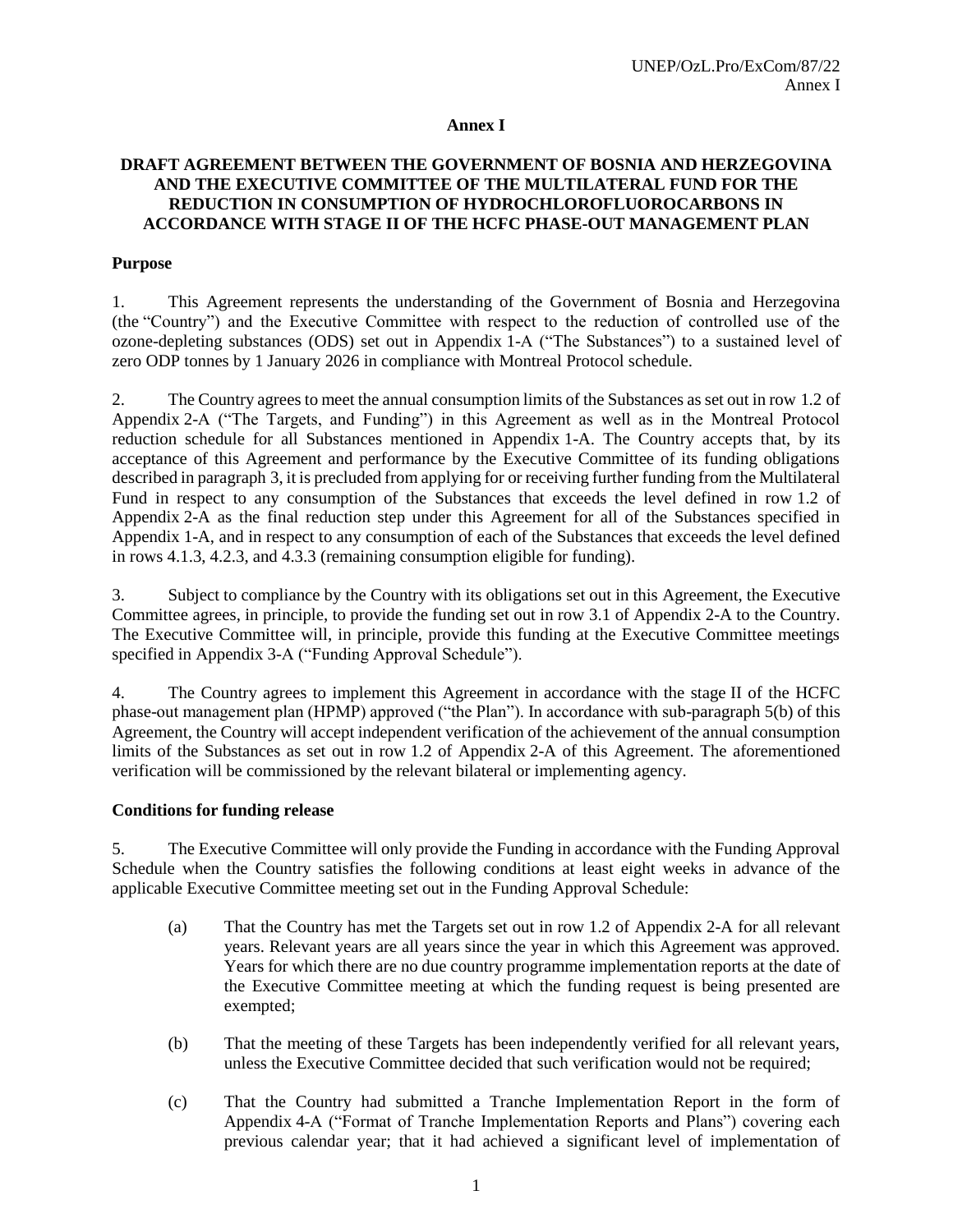activities initiated with previously approved tranches; and that the rate of disbursement of funding available from the previously approved tranche was more than 20 per cent; and

(d) That the Country has submitted a Tranche Implementation Plan in the form of Appendix 4-A covering each calendar year until and including the year for which the funding schedule foresees the submission of the next tranche or, in case of the final tranche, until completion of all activities foreseen.

#### **Monitoring**

6. The Country will ensure that it conducts accurate monitoring of its activities under this Agreement. The institutions set out in Appendix 5-A ("Monitoring Institutions and Roles") will monitor and report on implementation of the activities in the previous Tranche Implementation Plans in accordance with their roles and responsibilities set out in the same appendix.

#### **Flexibility in the reallocation of funds**

7. The Executive Committee agrees that the Country may have the flexibility to reallocate part or all of the approved funds, according to the evolving circumstances to achieve the smoothest reduction of consumption and phase-out of the Substances specified in Appendix 1-A:

- (a) Reallocations categorized as major changes must be documented in advance either in a Tranche Implementation Plan as foreseen in sub-paragraph 5(d) above, or as a revision to an existing Tranche Implementation Plan to be submitted eight weeks prior to any meeting of the Executive Committee, for its approval. Major changes would relate to:
	- (i) Issues potentially concerning the rules and policies of the Multilateral Fund;
	- (ii) Changes which would modify any clause of this Agreement;
	- (iii) Changes in the annual levels of funding allocated to individual bilateral or implementing agencies for the different tranches;
	- (iv) Provision of funding for activities not included in the current endorsed Tranche Implementation Plan, or removal of an activity in the Tranche Implementation Plan, with a cost greater than 30 per cent of the total cost of the last approved tranche; and
	- (v) Changes in alternative technologies, on the understanding that any submission for such a request would identify the associated incremental costs, the potential impact to the climate, and any differences in ODP tonnes to be phased out if applicable, as well as confirm that the Country agrees that potential savings related to the change of technology would decrease the overall funding level under this Agreement accordingly;
- (b) Reallocations not categorized as major changes may be incorporated in the approved Tranche Implementation Plan, under implementation at the time, and reported to the Executive Committee in the subsequent Tranche Implementation Report; and
- (c) Any remaining funds held by the bilateral or implementing agencies or the Country under the Plan will be returned to the Multilateral Fund upon completion of the last tranche foreseen under this Agreement.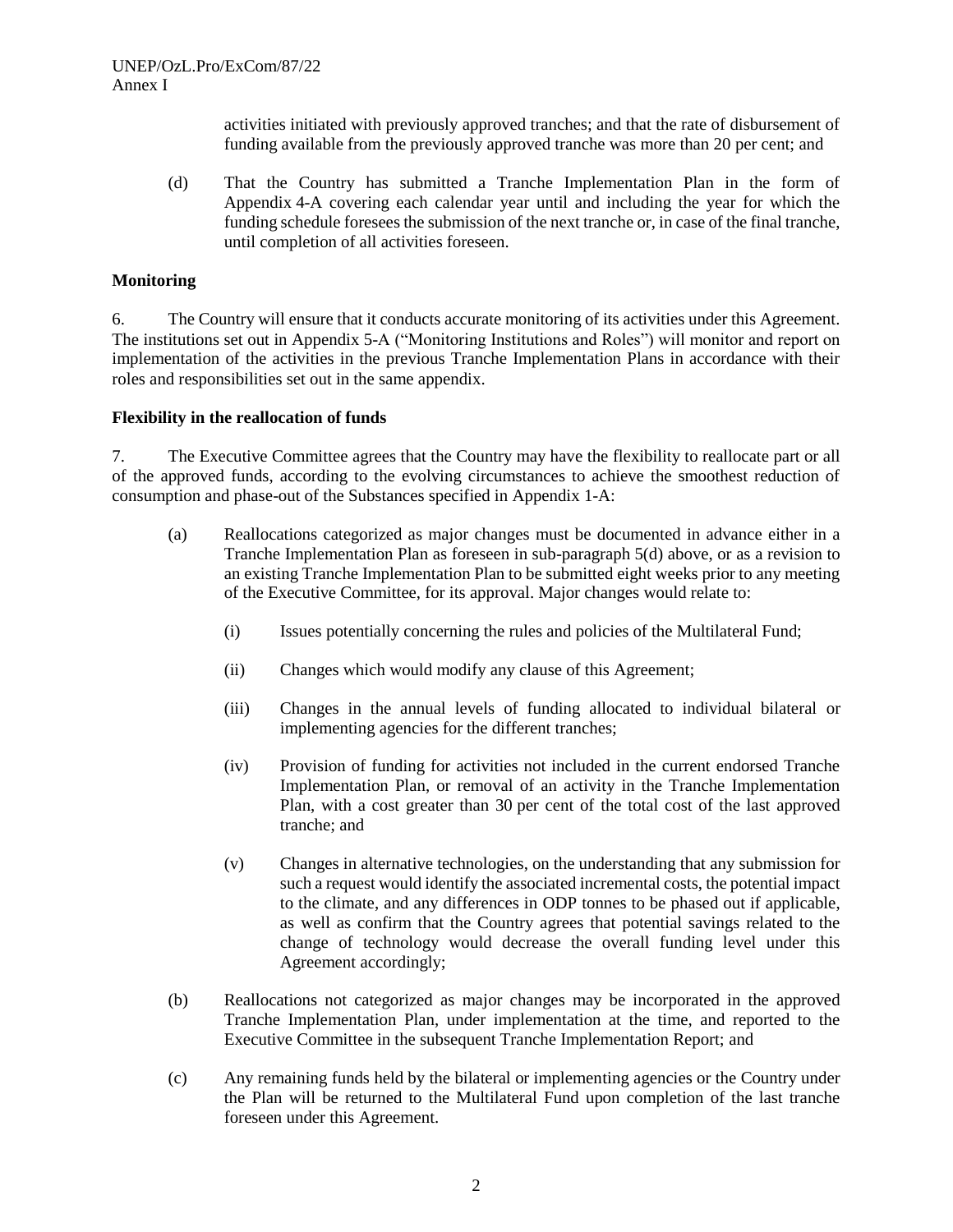### **Considerations for the refrigeration servicing sector**

8. Specific attention will be paid to the execution of the activities in the refrigeration servicing sector included in the Plan, in particular:

- (a) The Country would use the flexibility available under this Agreement to address specific needs that might arise during project implementation; and
- (b) The Country and relevant bilateral and/or implementing agencies would take into consideration relevant decisions on the refrigeration servicing sector during the implementation of the Plan.

### **Bilateral and implementing agencies**

9. The Country agrees to assume overall responsibility for the management and implementation of this Agreement and of all activities undertaken by it or on its behalf to fulfil the obligations under this Agreement. UNIDO has agreed to be the lead implementing agency (the "Lead IA") in respect of the Country's activities under this Agreement. The Country agrees to evaluations, which might be carried out under the monitoring and evaluation work programmes of the Multilateral Fund or under the evaluation programme of the Lead IA taking part in this Agreement.

10. The Lead IA will be responsible for ensuring co-ordinated planning, implementation and reporting of all activities under this Agreement, including but not limited to independent verification as per sub-paragraph 5(b). The role of the Lead IA is contained in Appendix 6-A. The Executive Committee agrees, in principle, to provide the Lead IA with the fees set out in row 2.2 of Appendix 2-A.

### **Non-compliance with the Agreement**

11. Should the Country, for any reason, not meet the Targets for the elimination of the Substances set out in row 1.2 of Appendix 2-A or otherwise does not comply with this Agreement, then the Country agrees that it will not be entitled to the Funding in accordance with the Funding Approval Schedule. At the discretion of the Executive Committee, funding will be reinstated according to a revised Funding Approval Schedule determined by the Executive Committee after the Country has demonstrated that it has satisfied all of its obligations that were due to be met prior to receipt of the next tranche of funding under the Funding Approval Schedule. The Country acknowledges that the Executive Committee may reduce the amount of the Funding by the amount set out in Appendix 7-A ("Reductions in Funding for Failure to Comply") in respect of each ODP kg of reductions in consumption not achieved in any one year. The Executive Committee will discuss each specific case in which the Country did not comply with this Agreement, and take related decisions. Once decisions are taken, the specific case of non-compliance with this Agreement will not be an impediment for the provision of funding for future tranches as per paragraph 5 above.

12. The Funding of this Agreement will not be modified on the basis of any future Executive Committee decisions that may affect the funding of any other consumption sector projects or any other related activities in the Country.

13. The Country will comply with any reasonable request of the Executive Committee and the Lead IA to facilitate implementation of this Agreement. In particular, it will provide the Lead IA with access to the information necessary to verify compliance with this Agreement.

### **Date of completion**

14. The completion of the Plan and the associated Agreement will take place at the end of the year following the last year for which a maximum allowable total consumption level has been specified in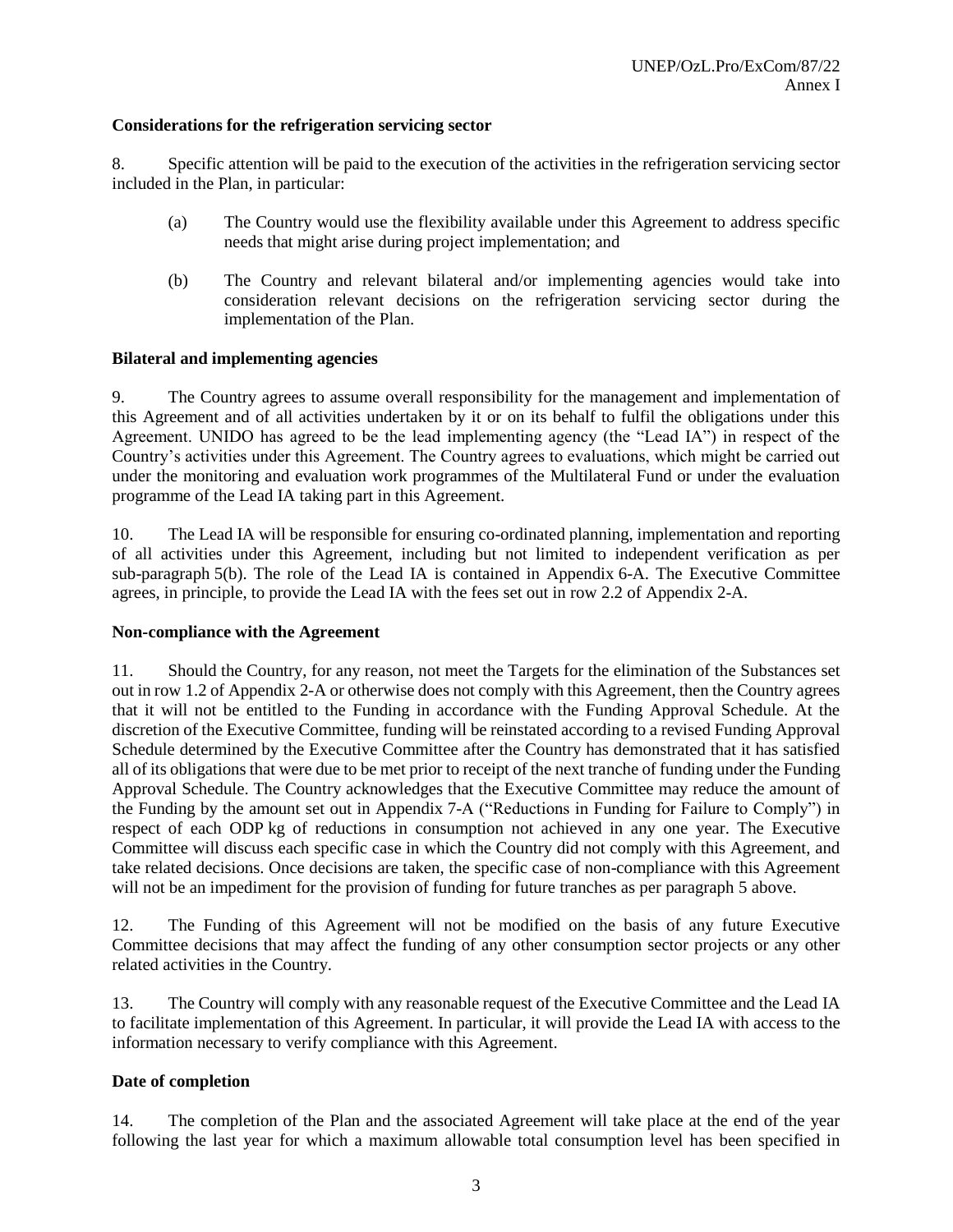Appendix 2-A. Should at that time there still be activities that are outstanding, and which were foreseen in the last Tranche Implementation Plan and its subsequent revisions as per sub-paragraph 5(d) and paragraph 7, the completion of the Plan will be delayed until the end of the year following the implementation of the remaining activities. The reporting requirements as per sub-paragraphs 1(a), 1(b), 1(d), and 1(e) of Appendix 4-A will continue until the time of the completion of the Plan unless otherwise specified by the Executive Committee.

# **Validity**

15. All of the conditions set out in this Agreement are undertaken solely within the context of the Montreal Protocol and as specified in this Agreement. All terms used in this Agreement have the meaning ascribed to them in the Montreal Protocol unless otherwise defined herein.

16. This Agreement may be modified or terminated only by mutual written agreement of the Country and the Executive Committee of the Multilateral Fund.

# **APPENDICES**

| Substance                                | Annex | Group | Starting point for aggregate reductions<br>in consumption (ODP tonnes) |
|------------------------------------------|-------|-------|------------------------------------------------------------------------|
| HCFC-22                                  |       |       | 3.2                                                                    |
| $HCFC-141b$                              |       |       |                                                                        |
| Sub-total                                |       |       | 4.7                                                                    |
| HCFC-141b contained in imported $\mid$ C |       |       | 3.47                                                                   |
| pre-blended polyols                      |       |       |                                                                        |
| Total                                    |       |       |                                                                        |

# **APPENDIX 1-A: THE SUBSTANCES**

# **APPENDIX 2-A: THE TARGETS, AND FUNDING**

| <b>Row</b> | <b>Particulars</b>                                                                     | 2021    | 2022     | 2023    | 2024     | 2025             | 2026     | <b>Total</b> |  |
|------------|----------------------------------------------------------------------------------------|---------|----------|---------|----------|------------------|----------|--------------|--|
| 1.1        | Montreal Protocol reduction                                                            | 3.06    | 3.06     | 3.06    | 3.06     | 1.53             | 1.53     | n/a          |  |
|            | schedule of Annex C, Group I                                                           |         |          |         |          |                  |          |              |  |
|            | substances (ODP tonnes)                                                                |         |          |         |          |                  |          |              |  |
| 1.2        | Maximum allowable total                                                                | 1.18    | 1.18     | 0.94    | 0.94     | 0.47             | $\Omega$ | n/a          |  |
|            | consumption of Annex C, Group I                                                        |         |          |         |          |                  |          |              |  |
|            | substances (ODP tonnes)                                                                |         |          |         |          |                  |          |              |  |
| 2.1        | Lead IA (UNIDO) agreed funding                                                         | 126,140 | $\Omega$ | 297,794 | $\Omega$ | $\Omega$         | 50,000   | 473,934      |  |
|            | $(US \$                                                                                |         |          |         |          |                  |          |              |  |
| 2.2        | Support costs for Lead IA (US \$)                                                      | 8,830   | 0        | 20,846  | $\Omega$ | $\Omega$         | 3,500    | 33,176       |  |
| 3.1        | Total agreed funding (US \$)                                                           | 126,140 | $\Omega$ | 297,794 | $\Omega$ | $\boldsymbol{0}$ | 50,000   | 473,934      |  |
| 3.2        | Total support costs (US \$)                                                            | 8,830   | $\Omega$ | 20,846  | $\Omega$ | $\theta$         | 3,500    | 33,176       |  |
| 3.3        | Total agreed costs (US \$)                                                             | 134,970 | $\Omega$ | 318,640 | $\Omega$ | $\Omega$         | 53,500   | 507,110      |  |
| 4.1.1      | Total phase-out of HCFC-22 agreed to be achieved under this Agreement (ODP tonnes)     |         |          |         |          |                  |          |              |  |
| 4.1.2      | Phase-out of HCFC-22 to be achieved in the previous stage (ODP tonnes)                 |         |          |         |          |                  |          | 1.61         |  |
| 4.1.3      | Remaining eligible consumption for HCFC-22 (ODP tonnes)                                |         |          |         |          |                  |          | $\Omega$     |  |
| 4.2.1      | Total phase-out of HCFC-141b agreed to be achieved under this Agreement (ODP tonnes)   |         |          |         |          |                  |          |              |  |
| 4.2.2      | Phase-out of HCFC-141b to be achieved in the previous stage (ODP tonnes)               |         |          |         |          |                  |          | 1.50         |  |
| 4.2.3      | Remaining eligible consumption for HCFC-141b (ODP tonnes)                              |         |          |         |          |                  |          | $\Omega$     |  |
| 4.3.1      | Total phase-out of HCFC-141b contained in imported pre-blended polyols agreed to be    |         |          |         |          |                  |          | $\Omega$     |  |
|            | achieved under this Agreement (ODP tonnes)                                             |         |          |         |          |                  |          |              |  |
| 4.3.2      | Phase-out of HCFC-141b contained in imported pre-blended polyols to be achieved in the |         |          |         |          |                  |          | 3.47         |  |
|            | previous stage (ODP tonnes)                                                            |         |          |         |          |                  |          |              |  |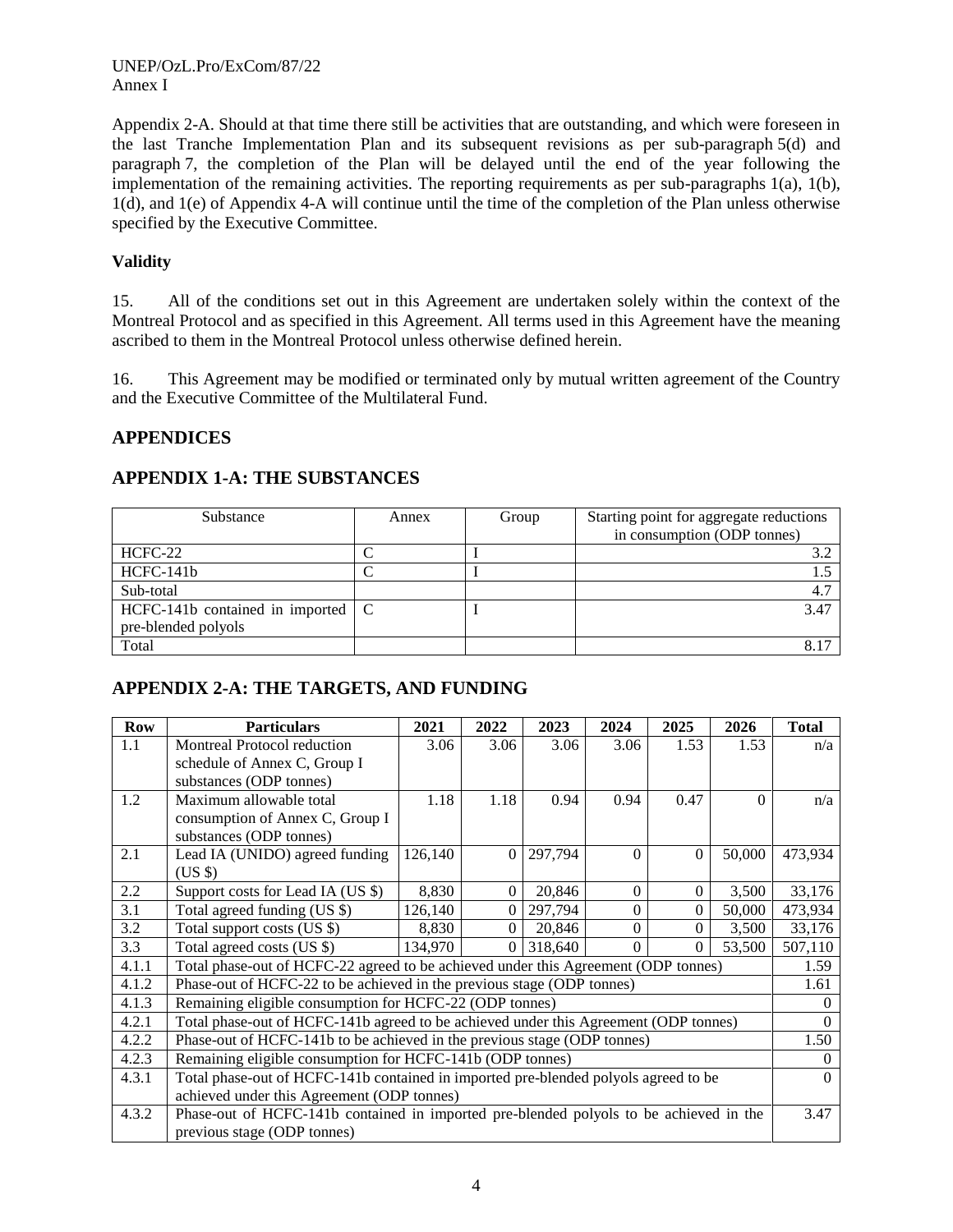| Row   | <b>Particulars</b>                                                                     | 2021 | 2022 | 2023 | 2024 | 2025 | 2026 | <b>Total</b> |
|-------|----------------------------------------------------------------------------------------|------|------|------|------|------|------|--------------|
| 4.3.3 | Remaining eligible consumption for HCFC-141b contained in imported pre-blended polyols |      |      |      |      |      |      |              |
|       | (ODP tonnes)                                                                           |      |      |      |      |      |      |              |

\*Date of completion of stage I: 31 December 2022.

#### **APPENDIX 3-A: FUNDING APPROVAL SCHEDULE**

1. Funding for the future tranches will be considered for approval at the first meeting of the year specified in Appendix 2-A.

### **APPENDIX 4-A: FORMAT OF TRANCHE IMPLEMENTATION REPORTS AND PLANS**

1. The submission of the Tranche Implementation Report and Plans for each tranche request will consist of five parts:

- (a) A narrative report, with data provided by tranche, describing the progress achieved since the previous report, reflecting the situation of the Country in regard to phase-out of the Substances, how the different activities contribute to it, and how they relate to each other. The report should include the amount of ODS phased out as a direct result from the implementation of activities, by substance, and the alternative technology used and the related phase-in of alternatives, to allow the Secretariat to provide to the Executive Committee information about the resulting change in climate relevant emissions. The report should further highlight successes, experiences, and challenges related to the different activities included in the Plan, reflecting any changes in the circumstances in the Country, and providing other relevant information. The report should also include information on and justification for any changes vis-à-vis the previously submitted Tranche Implementation Plan(s), such as delays, uses of the flexibility for reallocation of funds during implementation of a tranche, as provided for in paragraph 7 of this Agreement, or other changes;
- (b) An independent verification report of the Plan results and the consumption of the Substances, as per sub-paragraph 5(b) of the Agreement. If not decided otherwise by the Executive Committee, such a verification has to be provided together with each tranche request and will have to provide verification of the consumption for all relevant years as specified in sub-paragraph 5(a) of the Agreement for which a verification report has not yet been acknowledged by the Committee;
- (c) A written description of the activities to be undertaken during the period covered by the requested tranche, highlighting implementation milestones, the time of completion and the interdependence of the activities, and taking into account experiences made and progress achieved in the implementation of earlier tranches; the data in the plan will be provided by calendar year. The description should also include a reference to the overall Plan and progress achieved, as well as any possible changes to the overall Plan that are foreseen. The description should also specify and explain in detail such changes to the overall plan. This description of future activities can be submitted as a part of the same document as the narrative report under sub-paragraph (b) above;
- (d) A set of quantitative information for all Tranche Implementation Reports and Plans, submitted through an online database; and
- (e) An Executive Summary of about five paragraphs, summarizing the information of the above sub-paragraphs  $1(a)$  to  $1(d)$ .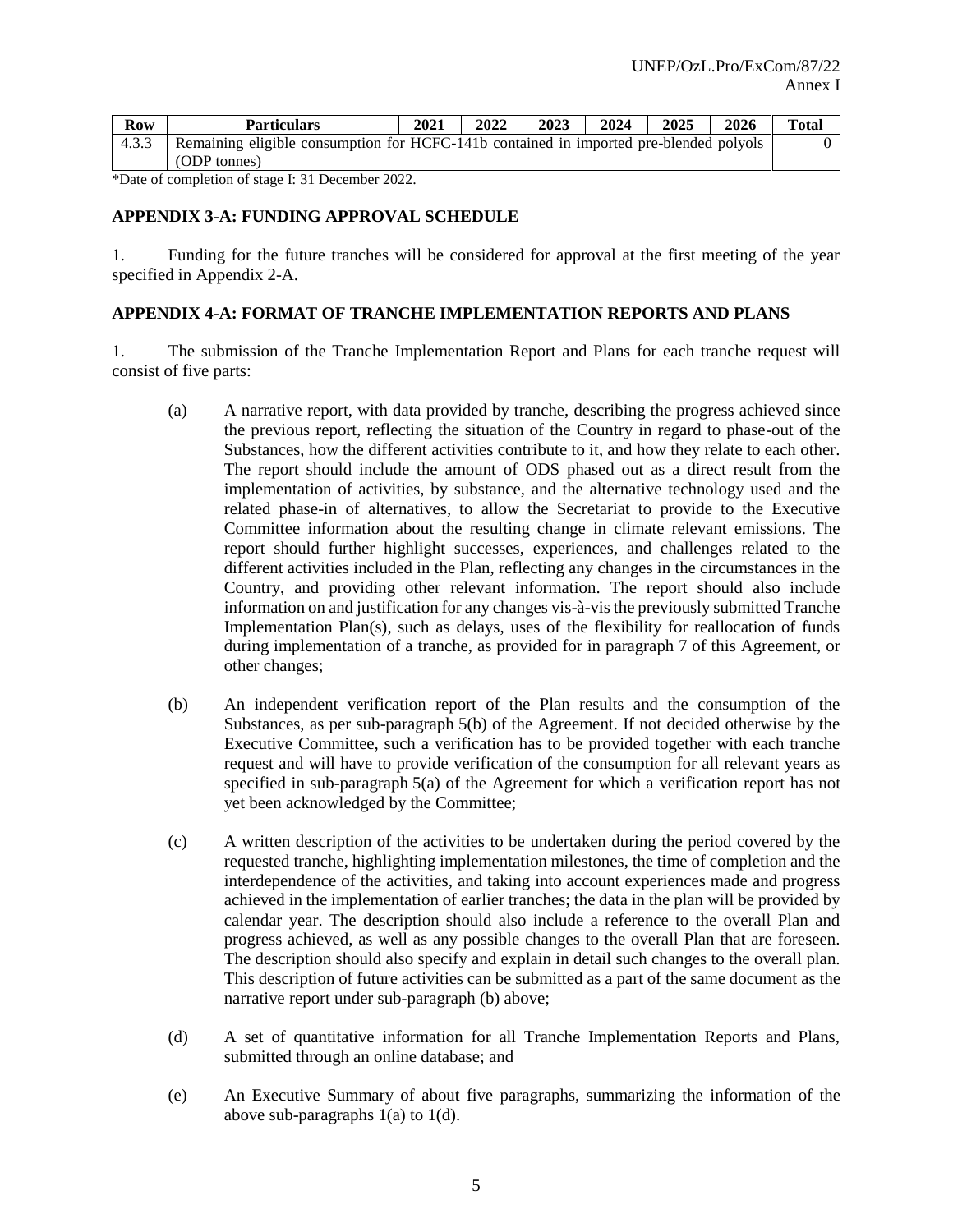2. In the event that in a particular year two stages of the HPMP are being implemented in parallel, the following considerations should be taken in preparing the Tranche Implementation Reports and Plans:

- (a) The Tranche Implementation Reports and Plans referred to as part of this Agreement, will exclusively refer to activities and funds covered by this Agreement; and
- (b) If the stages under implementation have different HCFC consumption targets under Appendix 2-A of each Agreement in a particular year, the lower HCFC consumption target will be used as reference for compliance with these Agreements and will be the basis for the independent verification.

# **APPENDIX 5-A: MONITORING INSTITUTIONS AND ROLES**

1. The national ozone unit (NOU), located within the Ministry of Foreign Trade and Economic Relations of Bosnia and Herzegovina, is responsible for the co-ordination of the Country's overall actions and activities related to the protection of the ozone layer, overall supervision of the implementation of the Montreal Protocol, and facilitation of the HPMP implementation. Implementation of the planned project activities in the Plan will be co-ordinated by the NOU in cooperation with the Lead IA.

### **APPENDIX 6-A: ROLE OF THE LEAD IMPLEMENTING AGENCY**

- 1. The Lead IA will be responsible for a range of activities, including at least the following:
	- (a) Ensuring performance and financial verification in accordance with this Agreement and with its specific internal procedures and requirements as set out in the Country's HPMP;
	- (b) Assisting the Country in preparation of the Tranche Implementation Reports and Plans as per Appendix 4-A;
	- (c) Providing independent verification to the Executive Committee that the Targets have been met and associated tranche activities have been completed as indicated in the Tranche Implementation Plan consistent with Appendix 4-A;
	- (d) Ensuring that the experiences and progress is reflected in updates of the overall plan and in future Tranche Implementation Plans consistent with sub-paragraphs 1(c) and 1(d) of Appendix 4-A;
	- (e) Fulfilling the reporting requirements for the Tranche Implementation Reports and Plans and the overall plan as specified in Appendix 4-A for submission to the Executive Committee;
	- (f) In the event that the last funding tranche is requested one or more years prior to the last year for which a consumption target had been established, annual tranche implementation reports and, where applicable, verification reports on the current stage of the Plan should be submitted until all activities foreseen had been completed and HCFC consumption targets had been met;
	- (g) Ensuring that appropriate independent technical experts carry out the technical reviews;
	- (h) Carrying out required supervision missions;
	- (i) Ensuring the presence of an operating mechanism to allow effective, transparent implementation of the Tranche Implementation Plan and accurate data reporting;